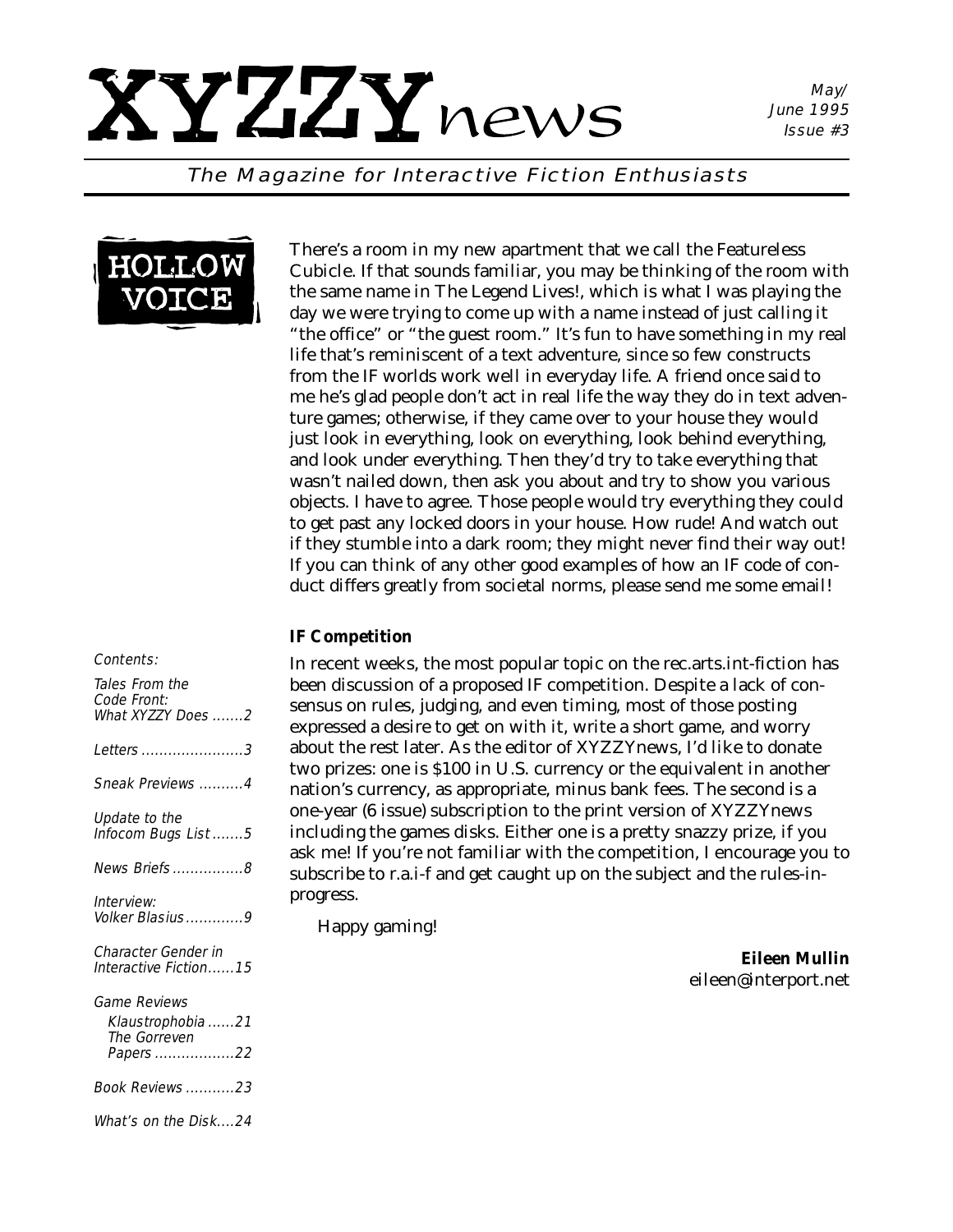

XYZZYnews is published bimonthly by Bran Muffin Communications, 160 West 24th Street, # 7C, New York, NY 10011, USA. Email: eileen@interport.net. Send all inquiries, letters, and submissions to the address above.

Contents © 1995 XYZZYnews. All rights reserved. Published in the United States of America.

Electronic versions: There are currently two versions of XYZZYnews made available online. One is in ASCII and can be viewed with any text reader. You can also download a .PDF file that mirrors the layout of the print version. Use the Adobe Acrobat Reader (available for Windows, Mac, DOS and UNIX) to view the .PDF file; no special fonts or linked graphics are needed. You can obtain Acrobat Reader from ftp.adobe.com in the pub/adobe/applications/Acrobat folder, or http://www.adobe.com/ Software.html. You can also read this issue of XYZZYnews on the World Wide Web at http:www.interport.net/~eileen/ xyzzy3.html

Subscriptions: Both electronic versions are available at no cost. You can obtain either one by FTPing to the ftp.gmd.de/ifarchive/magazines/XYZZYnews directory. To be added to the mailing list, please write to eileen@interport.net and specify text-only or .PDF version. The print version includes a 3.5" Mac or PC disk and is \$21 (U.S.) for one year (6 issues) or \$3.50 for a sample issue. For print subscriptions outside the U.S. or Canada, please email or write for rates.

All products, names, and ser vices are trademarks or registered trademarks of their respective companies.

Editorial deadline for Issue #4 is June 30, 1995.

#### Editor:

Eileen Mullin

Contributors to this issue: Doug Atkinson Stuart Beach GreenPagan C.E. Forman

Greg Soultanis

# Tales from the Code Front

# What XYZZY Does

Experienced IF game players know that successful strategies or solutions for puzzles in one game are often worth trying again in other games. Experienced game developers learn the value of coding special responses in anticipation of players trying out these strategies that worked for them before! My favorite example, obviously, is the magic word XYZZY from the game Adventure. Even if you don't want the command to work as your players *hope* it will in your game, it's much better to code a special response than have your parser kick in with a default like "I don't know the word 'xyzzy'." Below, in alphabetical order, is a round-up of popular text adventures that *do* make use of special responses to the command XYZZY. How many of these have you seen?

| game title                | What "XYZZY" does                                                                                                                                           |  |  |
|---------------------------|-------------------------------------------------------------------------------------------------------------------------------------------------------------|--|--|
| <b>Curses</b>             | For a moment you can almost hear a<br>hoarse voice say something to you.<br>But it passes.                                                                  |  |  |
| Enhanced                  | Suddenly you find yourself in exactly the<br>same room you were in before! It's magic!                                                                      |  |  |
| Horror of Rylvania        | You speak an ancient word of power. A<br>hollow voice says, "No chance, chucko.<br>This is a serious adventure. Shape up and<br>fly right!"                 |  |  |
| MacWesleyan               | A hollow voice says, "To order XYZZYnews,<br>the interactive fiction newsletter, send e-<br>mail to xyzzynews@aol.com."                                     |  |  |
| Unnkulian<br>Unventure II | You invoke an ancient word of power.<br>So ancient, in fact, that it no longer works.<br>Nothing happens.                                                   |  |  |
| Waystation                | Actually having you magically teleport<br>upon the utterance of that word would<br>violate what little continuity exists in this<br>game. Sorry about that. |  |  |

This compels you to do more coding, I know, but the payoff is really high in terms of delighting your players with an inside reference to other text adventure games. Let's hope we see more of these in the future! :)

*—Eileen Mullin*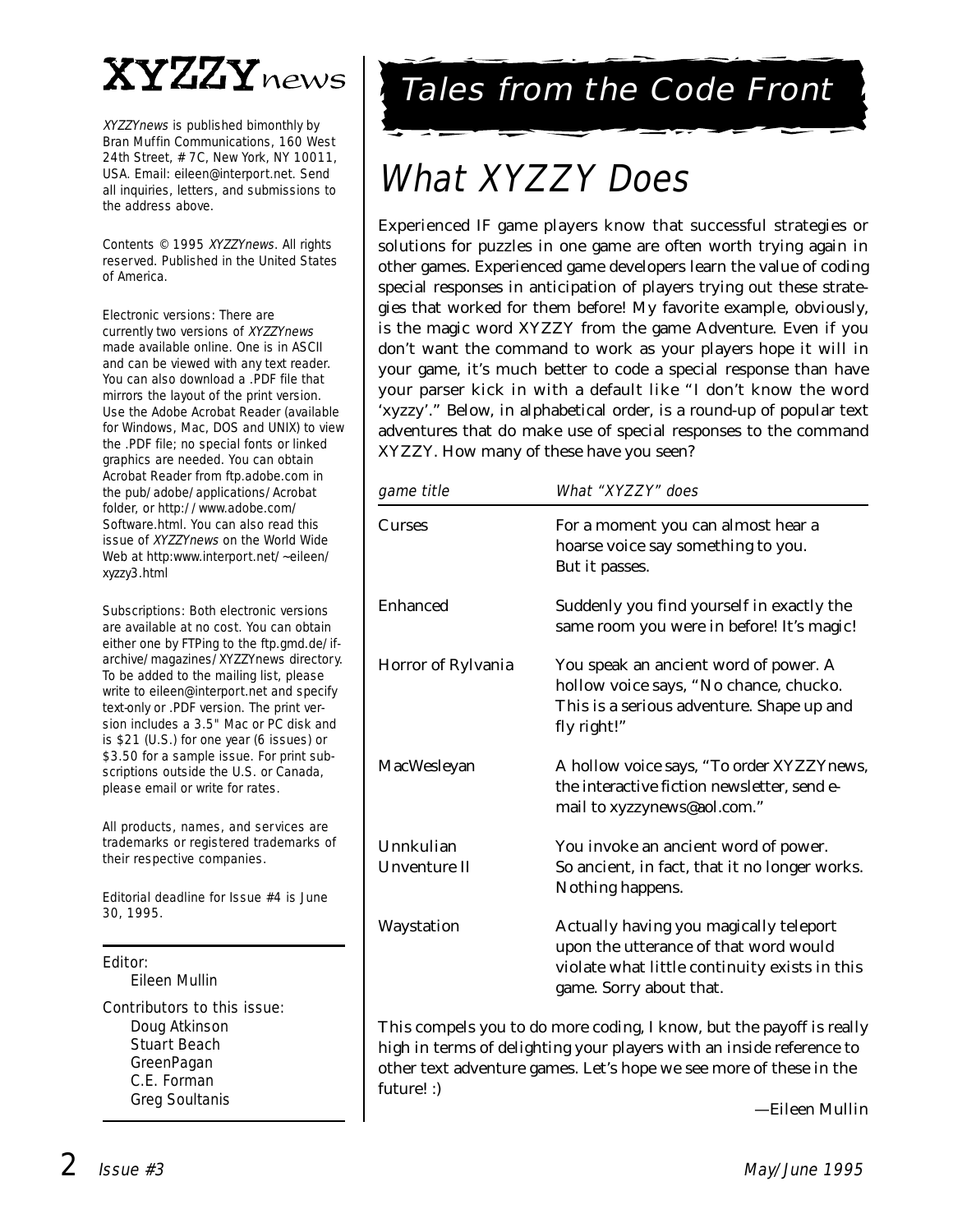#### To: XYZZYnews

Yay! Issue #2 hath arrived!

Just the other day I was talking to my wife about how I was thinking of getting her a vanity plate reading XYZZY for the van. Heh! Heh! Now I know that word really works! (I had to explain it to her, though, as she is more the Tetris type. There's still hope, though!)

Thanks for issue #2. Now I got to figure out how to make my boss think it's work so I can read it...

One thing, though. Could you keep the line lengths to 80 chars or less? That would really make it easier to read. I can adjust the size of the window, but not everyone can, and if I want to print out a hard copy... (Actually, I transfer it to my trusty HP100LX and read it there.)

Thanks for the issue!

Bill B. bblohm@hpbs1686.boi.hp.com

#### To: XYZZYnews

I was thrilled to find your magazine and the ftp.gmd.de site this week! I've been playing text adventures off and on since about 1980, but I still haven't finished the first one I ever played. It was called Pyramid and was written for the TRS-80 Model I. I've looked quite a bit for hints but haven't had any luck...maybe one of your readers might have an idea. I with you and your magazine all the best. Thanks for brightening up my day!

Richard Merryman richard.merryman@wpo.tmp. medtronic.com

#### Eileen,

Just one comment on your remarks about women and text adventures. I can't speak to the subject of women and *programming* of text adventures, but regarding women and playing of text adventures: I have tried to interest one ex-wife, one girl-friend (after the exwife), and two daughters in text adventures, with no success. Perhaps they don't relate to the subject matter (grues, sorcerers, spaceships, pyramids — rather arcane stuff perhaps) or perhaps it's the interface. Whatever the case, I would very much enjoy seeing them (especially my daughters) utilize their imaginations, and I would certainly enjoy their company on *my* adventures — I just don't know what it will take to get them there.

> Greg repucci@saifr00.ateng.az. honeywell.com

#### To: XYZZYnews

First thank you for the nice article on GobblerNet. I've achieved my goal of being the largest text game BBS, with over 350 entries, probably approaching gmd.de in completeness.

And congratulations on the rest of the issue — a fine job, something to read more than once.

But I take slight exception with one statement you make: But the lopsided M-to-F ratio in the game programming world is consistent with the larger general computer programming industry. So what would encourage more women... etc.

I work in the computer industry, in fact I'm MIS manager for a medium size energy company, and my division has about 75 staff members. Now, I'm an over-40 white male, conservative and a believer in traditional values, so perhaps you would expect not quite the best. But I take great pride in a corporate culture that has not been kind to women — in having championed equal pay and opportunity. I have four section managers reporting to me; two of them are women. I chose them not because they were (or were not) women; I chose them because they have the skills and talent and were the right people for the job. And they are paid equally to their male counterparts (actually a little more since they are superior contributors). I learned something really important, that it is not only morally correct to treat women and men equally, but it's good business. If you don't promote and properly treat talented women, you are utterly wasting a valuable resource. So, not everywhere in the industry is the ratio lopsided!

Now, if only I could get some of the other managers to follow suit...

Best wishes, Bob Newell bnewell@delphi.com gobblernet classic games bbs (701) 222-0429

#### To: XYZZYnews

I know this is going to sound like a stupid question, but... I have a slew of old Infocom games, but the problem is that over the years I have lost the important documentation for them. Particularly, I lost the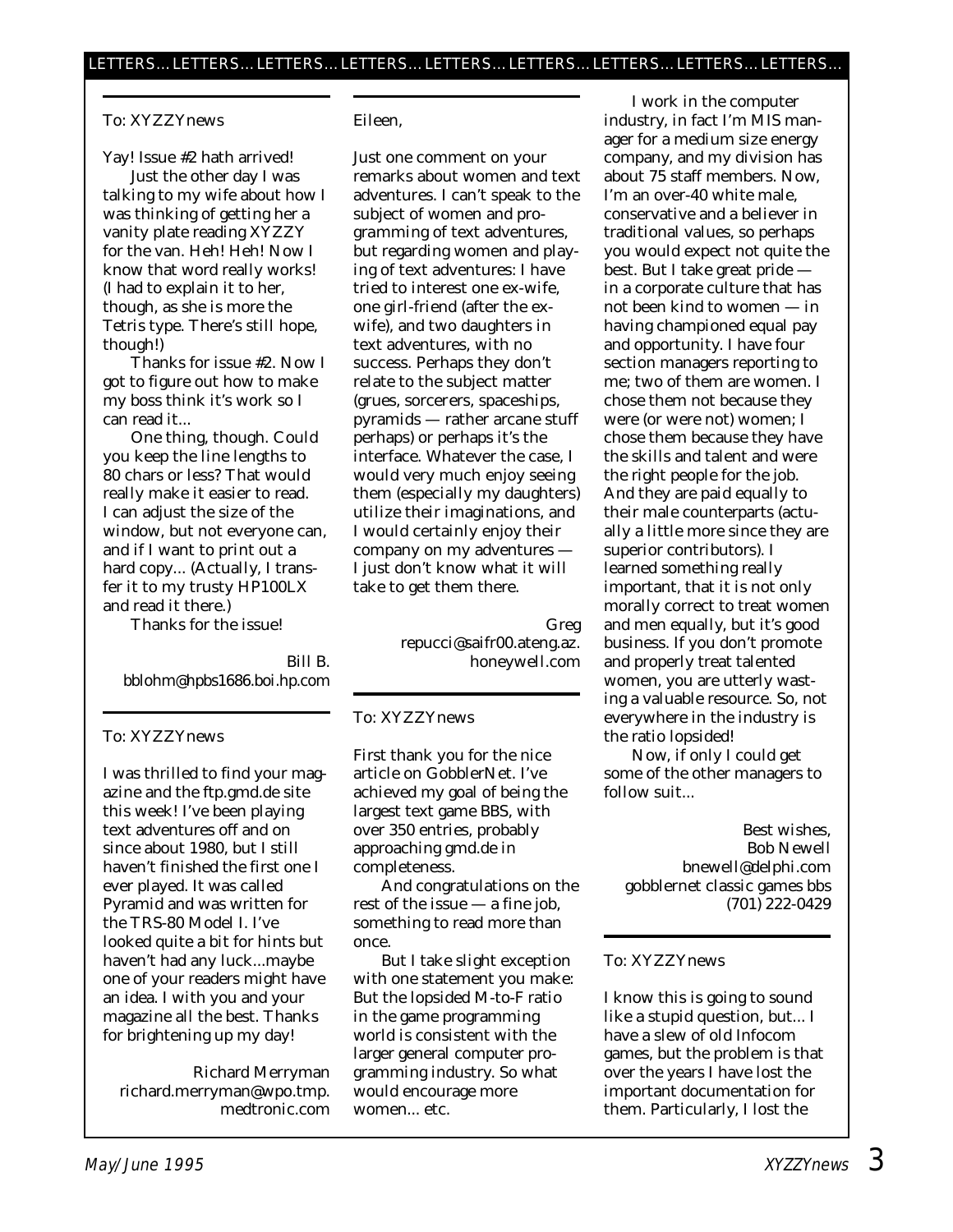map that was included with Starcross, and I lost the decoder wheel that came with AMFV. Now, is there any way short of buying new copies of these games to get the docs I need? If anyone can help I would *really* appreciate it!

(I know it sounds like I pirated these games and am just trying to get over, but I got these things when I was much younger, and so haven't really kept track of where all the stuff went) If anyone can help, Thanx!

> —Dave dmackie@csugrad.cs.vt.edu

Hi Eileen,

I've just picked up copies of editions 1 & 2 of XYZZYnews and had a great read.

(Caution — flame follows: <grin>)

By the  $by - it$  comes as a big relief to know that imagination is still alive and well out in the big, wide world. As one who was dragged up on text games I was getting worried! (My first two purchases for my first real computer (Apple ][) were Colossal Cave and Zork. I'd played so much of the latter in the shop while trying to screw up the courage to lash out an *obscene* amount of money for a machine that I was up to about 100 points before I got the kit home!

There are a number of (perfectly adequate) Mac magazines in the UK, but they reflect the needs (prejudices?) of their target audience. A recent review of LTOI 1 gave it a very low score. The review went along the lines of "I know this is going to be hard to believe chaps — but there aren't any graphics at all in

# Sneak Previews

Perhaps everyone who's entering the quasi-organized IF competition is just keeping mum about their games-in-progress. Or maybe those academic types are just swamped with finals right now. Whatever the reason, we have an abbreviated column for "Sneak Previews" this issue, with the inside scoop on just one upcoming game (but it sounds really cool...):

In **The Resident: You Just Visit the Net, I Live Here**, by Mike DeSanto (desantom@io.com) you play a man who was assassinated, almost. A wealthy person has kept your brain alive in a tank and given you direct and permanent connection with cyberspace. He promises you a cyborg body in return for some work. You will have your hands full doing his errands while trying to find out who had you killed and why. Ultimately, the fate of the world is in your disembodied hands. The release date for this game is still up in the air. "The Resident" will run only under OS/2 with REXX installed. DeSanto has created his own interpreter, called REXX-Adventure, which uses a point-and-click interface and an object oriented structure. <sup>3</sup>

these games and you have to type in words...!" (Wow!)

Call me old-fashioned if you will (and many do!) but I can't help feel that current (graphical) adventure games are at the equivalent stage they were a little over ten years ago, when machines couldn't handle graphics and text. Remember The Wizard and the Princess or Time Zone? The graphics were pretty crude and there was one line on which the player keyed in instructions to the parser. How I wish this route had been followed. Today's graphics are fantastic, but the interfaces make me weep.

Return to Zork (which I bought out of 'loyalty') reduced me to incoherence with the way in which everything had to be done step-by-(expletive deleted)-step, with layer upon layer of commands to be built up before being able to execute what should have been a simple command. Whatever happened to 'Get the blue rope then tie the rope to the green dwarf then strangle him'? (Ah, the good old days, what?)

The graphics have come on by leaps and bounds, but we seem to have retrogressed by an equal amount interfacewise. Ho hum.

Flame off (Mostly...) (I *do* get carried away — sorry about that.)

So why is it that I really *loved* Myst yet hated King's Quest V? Not just me, but several other (old-timers) I know? I wonder if it's because of the thought that went into the design, perhaps? Maybe there's hope for graphics and 'proper' adventures yet, eh?

What do other Xyzzy'ers think?

—Peter Kemp Peter@seagoon.demon.co.uk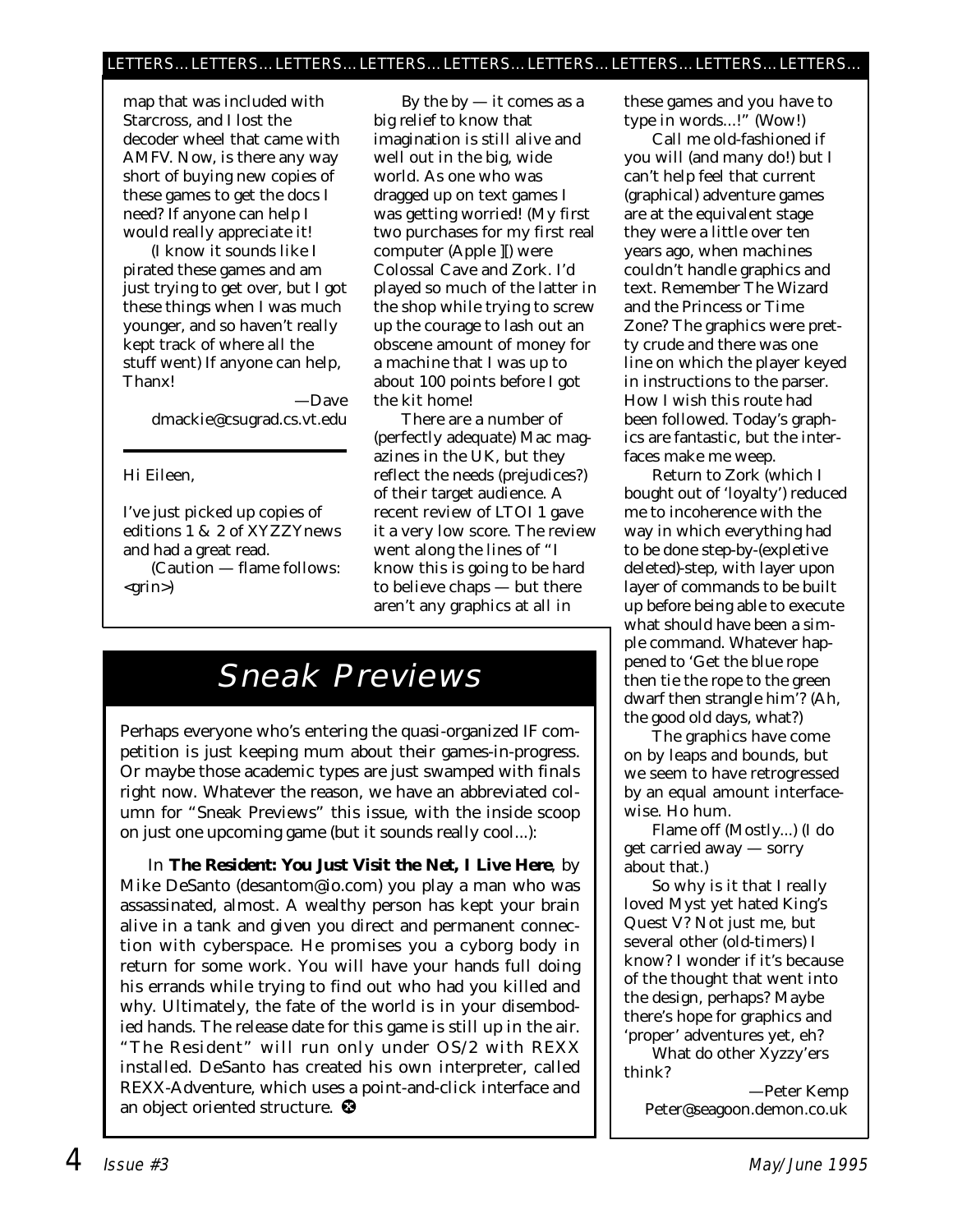# Update to the Infocom Bugs List

Compiled by **C.E. Forman** 

*After "The Infocom Bugs List" appeared in* XYZZYnews *#2, we received several additions and corrections to the list. Some were new bugs we hadn't seen before, and others clarified which version numbers of the games in which certain bugs were present. Thanks to all the contributors (listed below) who took the time to set the record straight!*

#### **Bureaucracy**

• In the PC version (I don't know about any others), if you type RING THE DOOR-BELL in front of the Mansion, it works fine. However, you can stand in front of your own house and type RING DOORBELL, and you get the same results as if you were in front of the Mansion.

*—Doug Atkinson*

#### Deadline

- Version 26 of Deadline does not have the "two Dunbars" bug (as reported in *XYZZYnews* #2). It was fixed in an earlier version.
- The "bathroom door" bug only exists in release 19/820427. Later versions had it fixed, while earlier versions hadn't had the south closet door added yet.
- Two of the bugs mentioned in the *New Zork Times* Exterminator columns were never fixed. All versions of the game fail to recognize the player as being in the room when he is sitting on a piece of furniture. Likewise, all versions of Deadline look only at the first six letters of each word, so the confusion between GARDEN and GARDENer was never resolved.

*—Paul David Doherty*

### **Enchanter**

• The bug that lets you fill the jug and get spells anywhere in the game is not present in release 10 (as reported in *XYZZYnews* #2), only earlier versions.

*—Paul David Doherty*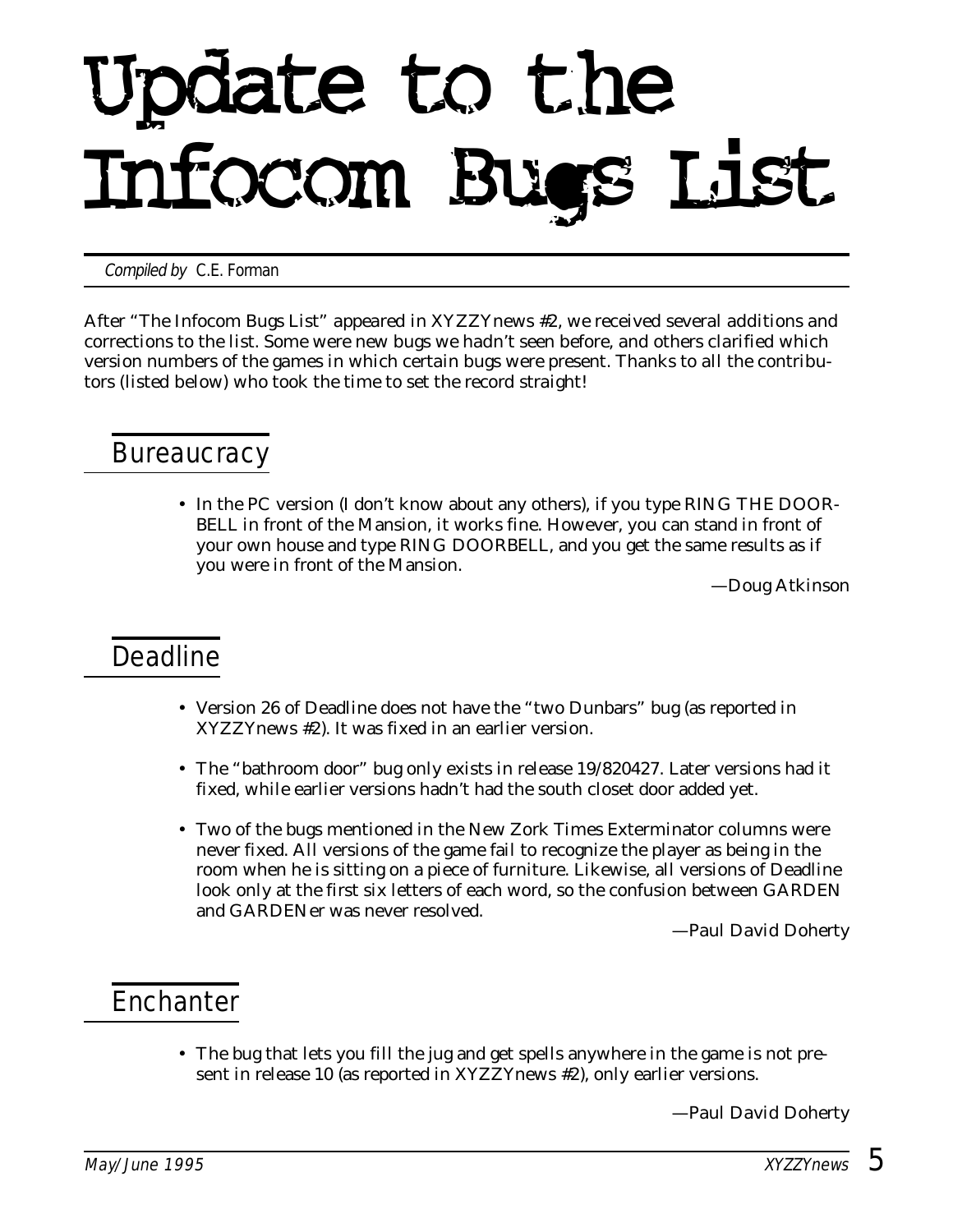#### Leather Goddesses of Phobos

• This isn't exactly a bug, but sort of an excessively long way to go to avoid having to add another feature to the game: The software is very unwilling to let you take the portable transport into the mad scientist's house on Venus. He'll even "drop" it from within another container.

*— John Payson*

• The "purple button" (described in *XYZZYnews* #2) bug is *only* in the Solid Gold versions. None of the earlier releases had this problem.

*—Paul David Doherty*

#### Sorcerer

• I had stated before that in Sorcerer, it was impossible to GNUSTO the GOLMAC spell, since you couldn't get into the room that held the GOLMAC scroll if you were carrying your spell book. But someone on rec.games.int-fiction pointed out that, if you cast the GASPAR spell on yourself, and then leave the room without picking up the scroll, you'll reappear in the room after you're resurrected. When this happens, all your possessions will be intact, and you'll be able to take the scroll and GNUSTO GOLMAC. Unfortunately, the Infocom programmers never planned for this, so casting it elsewhere in the game doesn't accomplish anything. Interesting trick, though.

*— C.E. Forman*

#### **Suspect**

• Last issue's "Infocom Bug Report" inaccurately stated that the bug allowing players to reach the office before Veronica's murder had been fixed in the LTOI release. Actually, this one is still present. To make it work, you have to get to the office by going west 3 times, south 6 times, west twice, and then north twice. This will get you to the office at 9:13 P.M., where you will see the fairy mask, but not the description of Veronica's body. Although Veronica actually reaches the office at 9:11, two minutes earlier (which can be confirmed by playing the game using ZIP for DOS with the -o switch active), her description doesn't turn up until 9:14. Typing "LOOK" the turn after you enter the office will cause time to pass, making it 9:14, and Veronica's body will suddenly appear out of nowhere.

*—Paul David Doherty*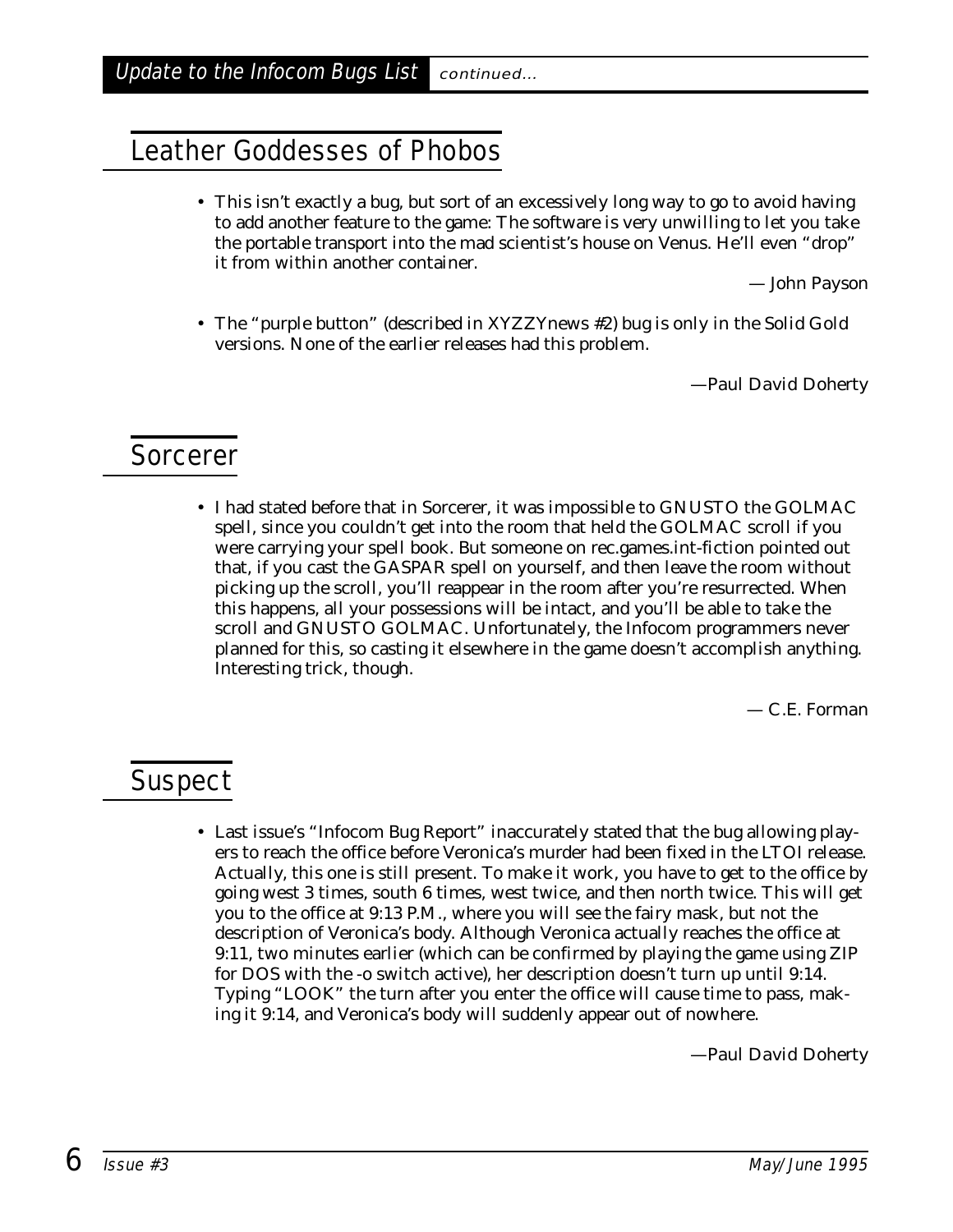# **Trinity**

- Saying "ROADRUNNER, DROP ME" results in "The roadrunner drops yourself at your feet." The room description then says "There's yourself here." Leaving the location and coming back does not change the situation. And strangely, referring to the dropped "yourself" is interpreted by the game as an attempt to interact with the roadrunner. The roadrunner will only drop "you" once — trying it again causes the game to say "The roadrunner doesn't have that."
- Carrying the splinter into the bottom of the reservoir also reveals a small blooper. The room description talks about the lantern's beam, even if you are carrying the splinter instead of the lantern. Evidently the author never considered the possibility of someone going to the Trinity site without solving all the other puzzles first.
- The "shining" bug, which involves getting a string of garbage from shining the splinter without specifying an object, is not present in the LTOI version. Earlier versions should have it, though.

*—C.E. Forman*

#### The Witness

• The bug allowing you to get a drink anywhere in the game is still present in the LTOI version.

*—Paul David Doherty*

## Zork II

• If you time it right, you can blow up the base of the volcano while in the balloon. This requires dropping the bomb on the ground and lighting it, then crawling into the basket before it explodes. If you do it right, the computer should tell you that the balloon settles to the ground, followed by "You can't go that way."

*— John Payson*

# Zork III

• I found this bug in Zork III, but it also exists in most Dungeon/Zork ports. While you're shoving blocks around to solve the Royal Puzzle, drop the gold card in the slot to open the door, then move a block in front of the door and leave the usual way (via the ladder). Walk around to the side door and you'll find it's not blocked! You can walk through the solid stone block back into the puzzle, but you can't leave that way. I reported this bug to Infocom many years ago, but I doubt it was ever fixed.

*—Dave Newkirk*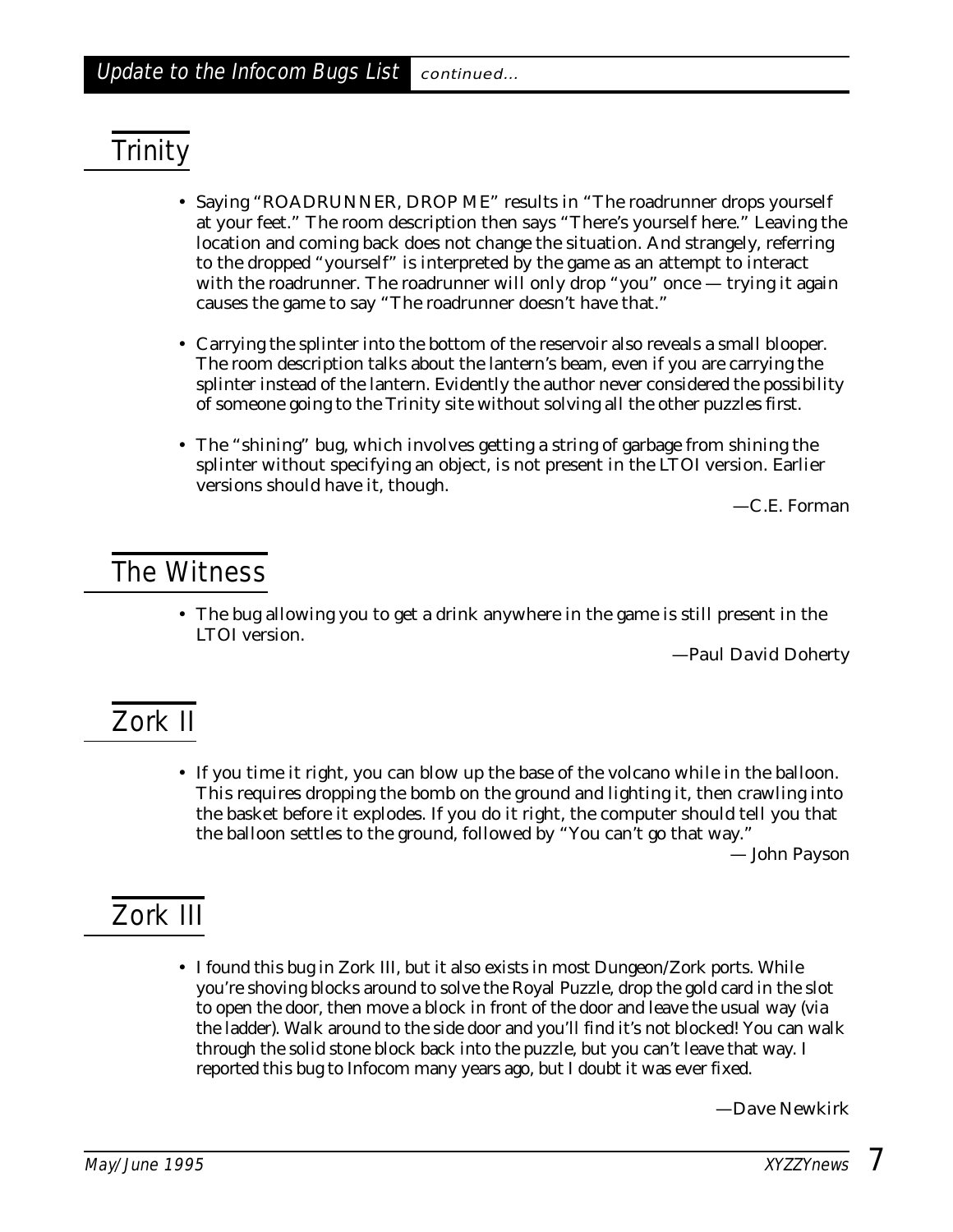#### Jumping in the IF MUD: An Update

The first issue of *XYZZYnews* included a look at two multi-user dungeons (or MUDs, as they are commonly called) based on the fantasy world of Zork. At the time, both MUDs were at least partially operational. But things can change rapidly on Internet, and the situation is now quite different, making an update necessary. This time around, we take a brief look at two other MUDs presented in the style and format most familiar to the interactive fiction community.

First, an update on the MUDs reviewed in *XYZZYnews* #1. ZorkMUD (lestat.shv.hb.se 7890) is currently undergoing a major parser overhaul, but it is still up and running, and visitors are welcome to telnet in and check it out. Since the parser is still under construction, I was unable to get the game to respond much during my visits, but hopefully it should be up and running smoothly by the time you read this.

Sadly, ChicagoMUD (also mentioned in *XYZZYnews* #1) has been shut down recently, and writer and operator Nino Ruffini has no current plans to reopen it. Opening in the Zorkian city of Borphee, ChicagoMUD was full of wellknown and obscure references to Infocom's classic fantasy series. This was due primarily to the efforts of Ruffini, whom many of you may recognize as the author of the *Encyclopedia Frobozzica* included with Return to Zork.

For a different online IF fantasy experience, you might try MUD\_II (iplay.interplay.com). Although it's not based on Zork, or any of Infocom's works, MUD\_II is a decent example of multi-user interactive fiction, with story-building being its main goal. Access for unregistered users is limited to 30 minutes per day, for 15 days, after which players' accounts are either upgraded or eliminated. Registered players have unlimited access.

Finally, you may find it worth your while to check out DUMII (dum.ts.umu.se 2001). Like MUD\_II, the basic goal is the solving of various

Ed. note: If you have any information about noteworthy or newsworthy happenings in the interactive fiction community, please pass it on to us at eileen@interport.net. We're always interested in releases of new versions of design tools, innovations in new games or other new software, and related Web sites or BBSes.

quests, with character-building a minor part of gameplay. Complex character ratings are not present in DUMII. The only statistic that is advanced during play is your character's experience level. According to the operator of DUMII, "Combat is part of some of the quests but in most cases some thinking can make the fights easy." This aspect of the game strongly reminded me of Infocom's Beyond Zork, although DUMII is set in a different fantasy world.  $\bullet$ 

#### May/June Top 10 Picks for IF on the World Wide Web

#### **The Virtual Multimedia Interactive Mystery Theater** http://www.coolsite.com/intro.html

#### **Ancient Anguish**

http://www.bedrock.com/Ancient\_Anguish/ aa.html

#### **Adventure Authoring Systems FAQ**

http://www.cis.ohio-state.edu/hypertext/faq/ usenet/games/adventure-systems/ faq.html

**Zarf's List of Interactive Games on the Web** http://www.cs.cmu.edu/afs/andrew/org/kgb/ www/zarf/games.html

**Your Wacky World Wide Web Adventure** http://ugweb.cs.ualberta.ca/~hubick/ adventure/adventure.cgi

**Baf's Guide to the Interactive Fiction Archive** http://www.tiac.net/users/baf/if-guide.html

**Web of Twisty Pages by Stephen Van Egmond** http://www.undergrad.math.uwaterloo.ca/ ~svanegmo/if-index.html

**Halloween - A Text Adventure on the Web** http://www.dash.com/netro/fun/hol/hlw.html

- **John's Interactive Fiction Page** http://speedracer.nmsu.edu/~jholder/ intfiction.html
- **Infocom Fact Sheet Compiled by Paul David Doherty**

http://www-cgi.cs.cmu.edu/afs/cs.cmu.edu/ user/wsr/Web/IF/infocom-info.html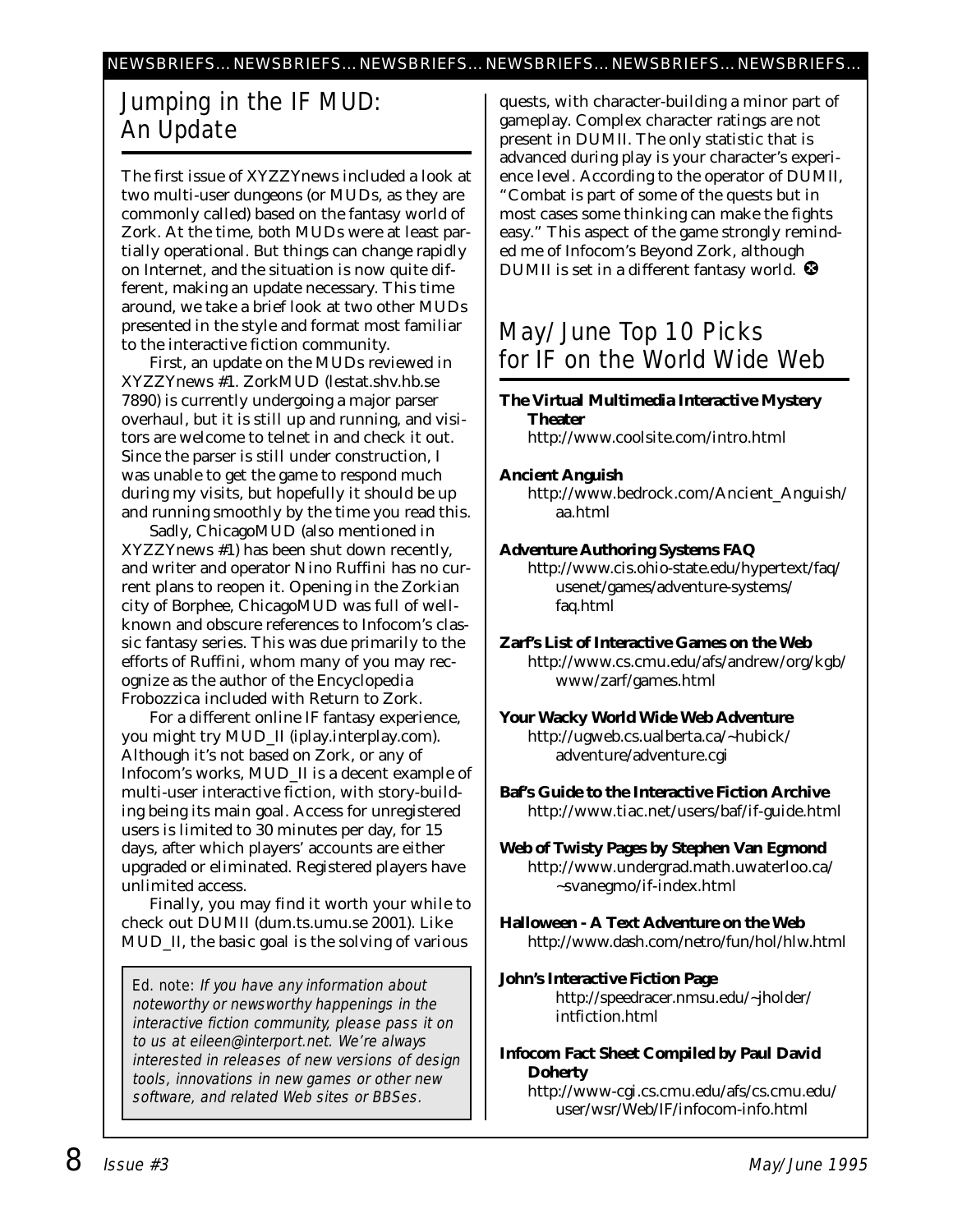# Interview with Volker Blasius

Browse through any of Usenet's rec.game newsgroups, and you'll see that nearly any question beginning "Where can I find a copy of a text adventure called..." is answered with "Check out ftp.gmd.de." How did this vast IF archive get started anyway, and who do we have to thank for it? We tracked down the maintainer of the IF archive, Volker Blasius, to find out how this all came to pass...



# Q. What is your computer background?

I have a degree that's probably equivalent to an MA in mathematics in the U.S. because that was the only degree available here at that time (1970) for people who messed around with computers. We had developed a time sharing system for an IBM mainframe running OS/360 MFT (long before IBM came out with TSO) and the work I got my degree for was something like PC Tools or the Norton Utilities for this mainframe: a fully interactive disk browsing and hex editing utility, written all in assembler language.

# Q. What was the chain of events that led you to establish the IF archive?

During one of the radical changes in my working career at GMD I was thrown into Unix and the Internet, and while browsing through Usenet I somehow found the rec.\*.int-fiction newsgroups. I had grown up with IBM mainframes (well, not actually "grown up," but all my computer experience was with mainframes) and considered everything else a bulky and particularly useless form of pocket calculator, so I totally missed the Infocom era—the only computer game I knew for a very long time was ADVENT on the mainframe, but it fascinated me thoroughly. These newsgroups were a revelation to me, and I gobbled up whatever I could.

Very soon I noticed that many good things were available on the Net but they were almost hopelessly distributed all over the world. I didn't like Unix very much at the time, so I thought I might get better acquainted with it if I had a reason for really using it. I thought building an archive with IF stuff might be such a reason. I asked our ftp administrator whether I could have some disk space and a directory of my own on the ftp server, and I asked Dave Baggett (whom I knew from playing the Unnkulian Unventures and a few discussions about them) for his opinion. He thought that a central interactive fiction archive would be a great idea and offered his help. We copied the files we had to GMD's ftp server (ftp.gmd.de) and announced the archive in November 1992, inviting everyone to upload whatever they would like to see there.

# Q. Most text adventure fans probably don't know what GMD is. What do the initials stand for? What is your involvement with the computer center?

GMD is a research establishment sponsored by the German federal government and two states where branch offices are located. It was founded in 1968 under the name "Gesellschaft fuer Mathematik und Datenverarbeitung mbH Bonn," which means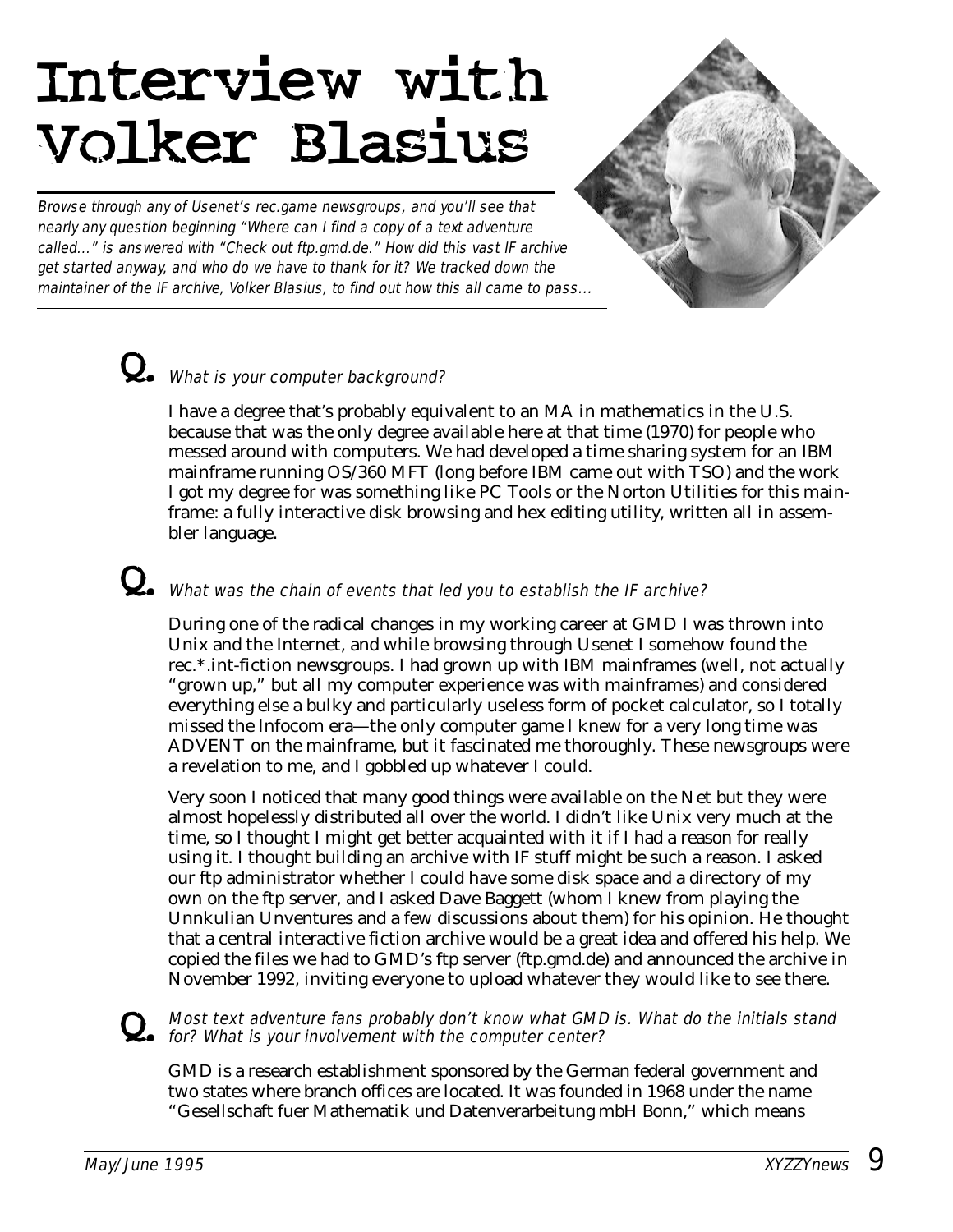

something like "Mathematics and Data Processing, Inc." The obvious acronym for that was GMD. Bonn was appended to the name because the initial staff (including me working part-time as a student) was recruited from the mathematical department of Bonn University and GMD was not located in Bonn—so if Bonn wasn't part of the address, at least it should be part of the name. Last year it was renamed "GMD—Forschungszentrum Informationstechnik GmbH" for German-speaking countries and "GMD—German National Research Center for Information Technology" for the rest of the world. This time they dropped Bonn but kept the old acronym as part of the new name.

From the start GMD consisted of several computer centers, each equipped with different brands of mainframes and located in different cities or even states. I used to work in the IBM center, first on the Birlinghoven Castle campus, where GMD headquarters are, then in a new branch office in Bonn. I then helped establish another IBM computer center for GMD and was head of the system programming and administration department there for 15 years, until this computer center was closed down because nobody needed mainframes any more. When GMD's IBM mainframe era ended in '89, I helped set up a PC support group, but that was in turn deemed unnecessary in '92 and I was transferred to the central Unix support group back here at HQ.

What I'm actually doing now has little to do with Unix support: mainly odd jobs that need a good amount of expertise in a number of different areas and that nobody else can do or wants to do, but which everybody wants done and done well.

## $\mathbf Q_{\bullet}\;$  How did the archive develop from that point? How did word about it spread?

I received very favorable comments from the very start, and soon I was asked about a mirror image in the USA. So I contacted Chris Myers at wuarchive and asked if he would be willing to mirror the IF-archive. He agreed at once and began mirroring the archive in January 1993. We had 12 MB then, and I estimated that it would eventually grow to about twice as much—I was a wee bit wrong there, I confess, we're well over the 140 MB mark right now. :-)

Several people then asked me to post the changes in the archive to the Net, so that they wouldn't have to pore through the ever-expanding archive all the time to avoid missing anything. I began to do that—I post my announcements in the IF groups and in several more general computer game groups, too, and I think this reached a lot of people who haven't yet discovered the rec.\*.int-fiction groups. At first, I also read those general groups, answered questions about IF, and pointed people to rec.\*.int-fiction and the archive, but in the meantime a lot of people started doing that (some of whom I know and some I never even heard of), so I stopped answering those questions. This suited me fine, because other activities began demanding more and more of my time.

In October 1994 I received a letter from nic.funet.fi in Finland telling me that they had started mirroring the archive, too, and that's the current state of affairs.

# Q. How much time do you spend in a week maintaining the IF archive, on average? What kinds of problems crop up most frequently with the files that are uploaded?

I've never kept a record of how much time I actually spend on the archive, but I think my method of keeping up with uploads takes about 20 hours a week on average. Of course this isn't just for moving the files around a bit; I download the files to a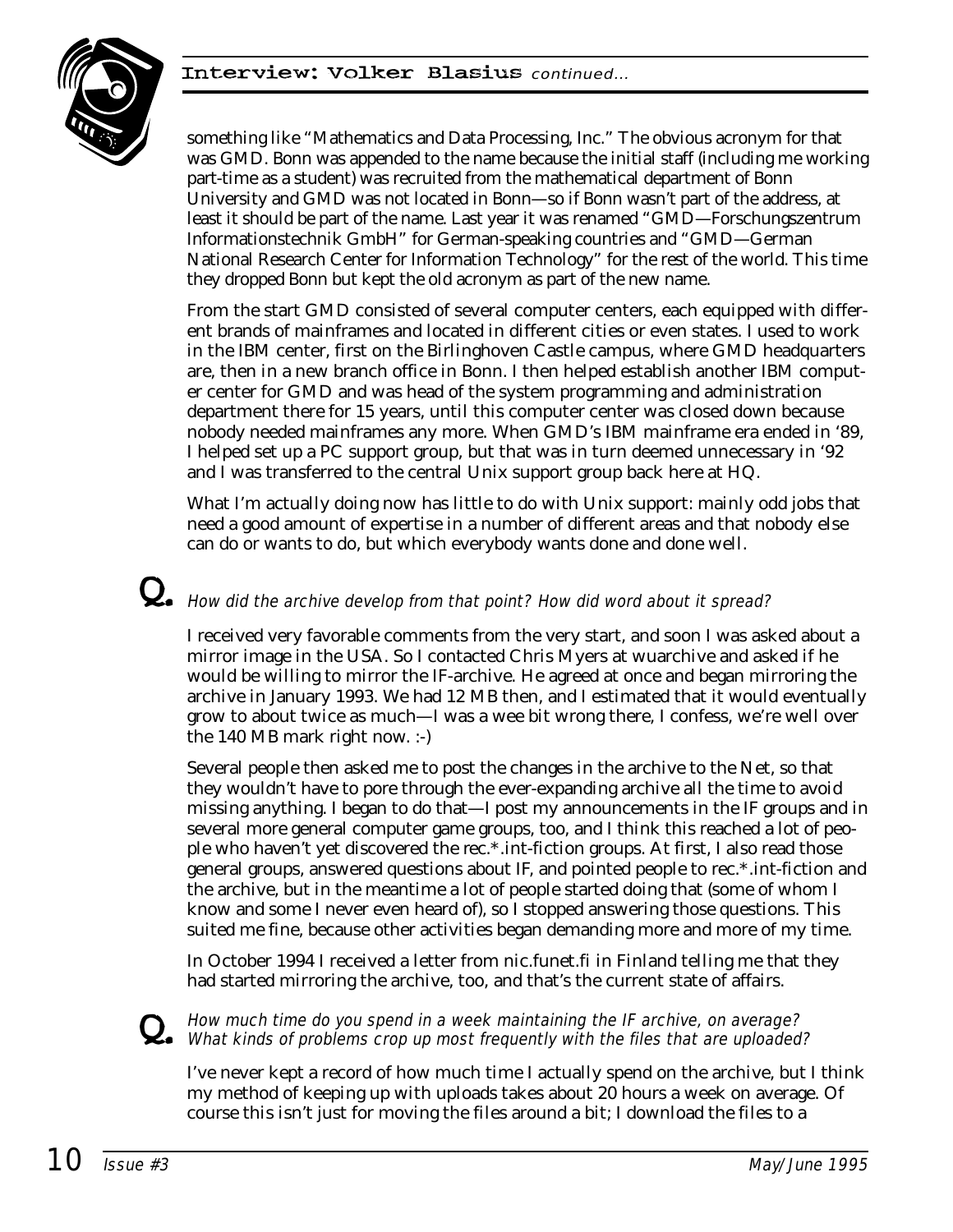

machine that can handle them (I have a PC, a Mac and an ancient Sun here in my room), unpack them, read the documentation, run them if they are executables of some sort, write up a summary for the index file in the archive and my announcement on the Net, and finally decide on a destination directory and move the file there.

The problems I encounter through that process almost always have the same cause: inadvertent code conversion caused by passing the files through machines of different architectures. The most common manifestation are uploads of binary files in ASCII mode; this may work for some files if only Unix machines are involved, but if anything else happens to be in the way, this is sure to corrupt the files by translating between character sets, CRs, LFs, and CRLFs and by truncating files as soon as some kind of EOF code happens to occur in the binary file. A particularly nasty problem I had the other day was a PC executable that had been stored on a Macintosh; we eventually ended up with the original source code and the particular compiler version needed for that source being sent to me from different locations so I could recompile it here to create a distributable file. :-)

Other problems arise that aren't directly related to the uploaded files themselves. There are newbies asking for help, which isn't difficult but time-consuming and kind of boring in the long run. Also, uploads tend to arrive in large batches rather than at a more or less constant rate. People tend to be busy and creative during their vacations, and when they return to the Net they all send me their work at the same time. If this happens to coincide with a time when I'm busy with other stuff (like early this year and up to now), a huge backlog quickly forms, which is quite disheartening to look at. Just check my "unprocessed" directory. :-(

There are very few other problems—from time to time someone will use our incoming directory to distribute something we don't want, but unknown files are soon deleted, anyway. There isn't much free space in that file system, so there's very little room for abuse. No problems with commercial software; people are very scrupulous there.

#### How do you juggle maintaining the IF archive with the rest of the work you do at GMD? How long do you expect to continue doing it?

The time between jobs I can spend on maintaining the archive varies greatly. Officially I'm not supposed to do it at all. The people in my department here know it all, of course, and they appreciate it because it gives GMD and its ftp archive a good name all over the world (together with the music archive a friend here maintains in much the same way as I do), but upper management doesn't know about it and it doesn't appear in official papers. I hope they won't read this. :-)

How long will I continue to do it? Frankly, I don't know. I would be glad to hand it over to someone else with more time than I have and a fresh mind, but such a person will be hard to find, I'm afraid. Any volunteers?

# $\mathbf Q_\bullet$  Do you keep track of the statistics on the most frequently accessed files, or where in the world callers are dialing in from?

All the calls to the archive are logged and the aforementioned friend wrote a program to extract data from the log files. In 1993 we had 76,155 downloads from the archive,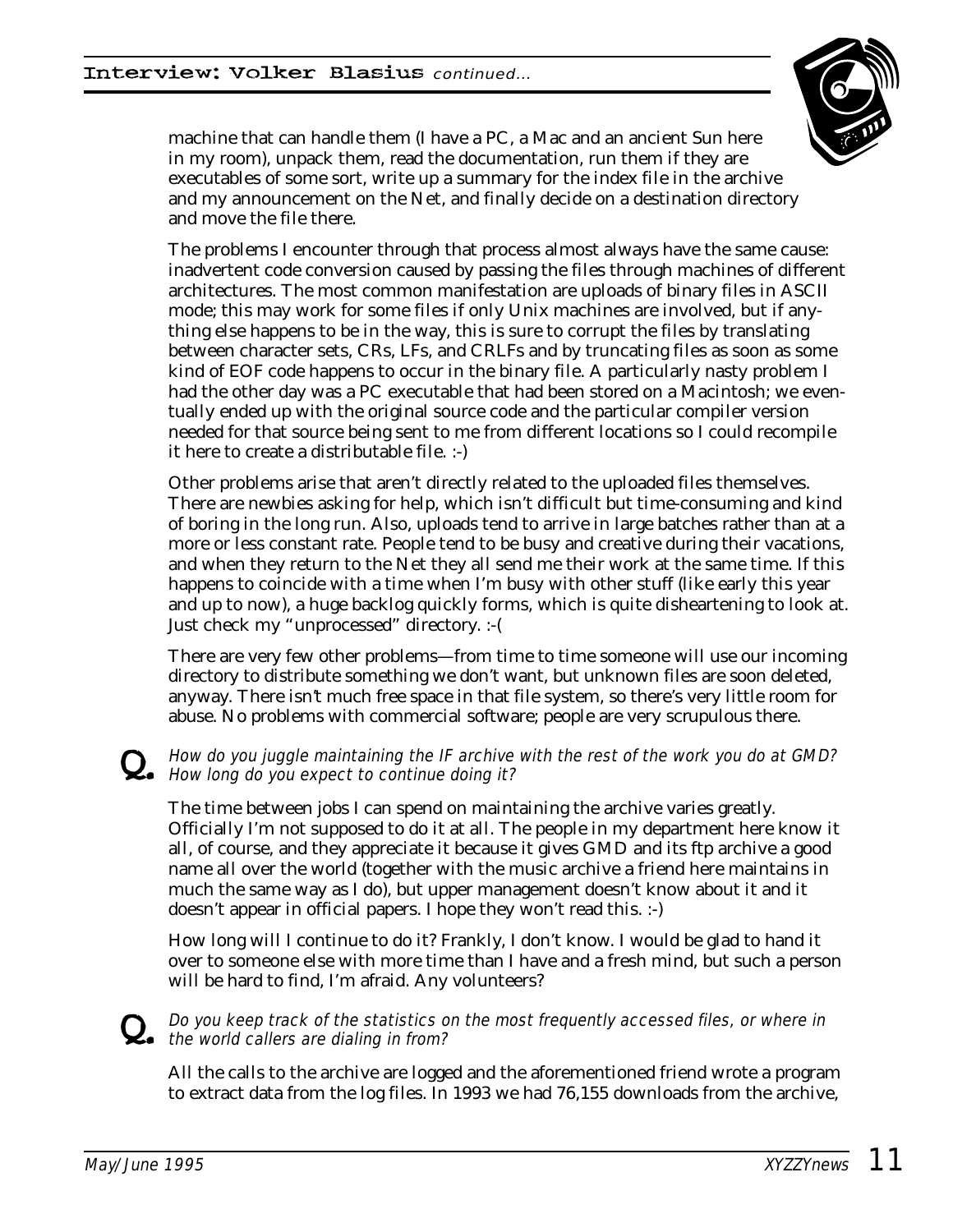#### Interview: Volker Blasius continued…



steadily growing from 3,942 in January to 11,005 in December. By far the most popular file in that year was games/pc/softporn.zip, the original of Leisure Suit Larry I. :-)))

For the month of April 1995, the total number of downloads was 24,838. I just glanced through last week's log file to see if there's an obvious winner, but the current trend seems to be to download whole directories in one fell swoop, with solutions and solutions/uhs occurring most often, but info, games/pc, and programming/inform are very popular, too. Most callers are from the USA, but there are many from all over the world, some with country codes I never heard of. This world is really growing together!

#### What kinds of problems crop up most frequently with the files that are uploaded? For<br>example, are there repetitive uploads of the same games, or does anyone ever try to upload commercial software?

Apart from the technical problems mentioned above, there are very few problems from time to time someone who uses our incoming directory to distribute something we don't want, but unknown files are soon deleted, anyway, and there isn't much free space in that file system, so there's very little room for abuse. No problems with commercial software; people are very scrupulous there.



#### Q. Let's say the authors of a new text adventure wants to upload their new game to the if-<br>archives; could you give some pointers for how they should go about submitting their file, and what information they should email to you?

- ftp to ftp.gmd.de under the name of "ftp" (which is much more convenient than "anonymous") and with your email address as password.
- cd to incoming/if-archive (not incoming; the files there will be deleted).
- type "bin" to change to binary mode and upload your file.
- type "dir" and compare the file length with your original.
- disconnect and write email to Volker.Blasius@gmd.de with the following information:
	- your name (if it's not in your standard header)—the name of the file you uploaded
	- an informal description of the file's contents for me: what is it (a game?), its full name, what's it about, who wrote it, status (copyright? shareware?)
	- a more formal short description (one to three lines) that I can use for the Index file will save me a bit of time—anything else you want to tell me. I'll answer this letter after I've checked the file and moved it to its final directory.



#### Do you have any desire to program your own IF game, or to invent your own develop- $Q_{\bullet}$  ment system?

To be honest, no. I don't think I have the talent and imagination to conceive a game anyone might want to play, and the days when I tried to develop my own programming language are over (I'm 51 now).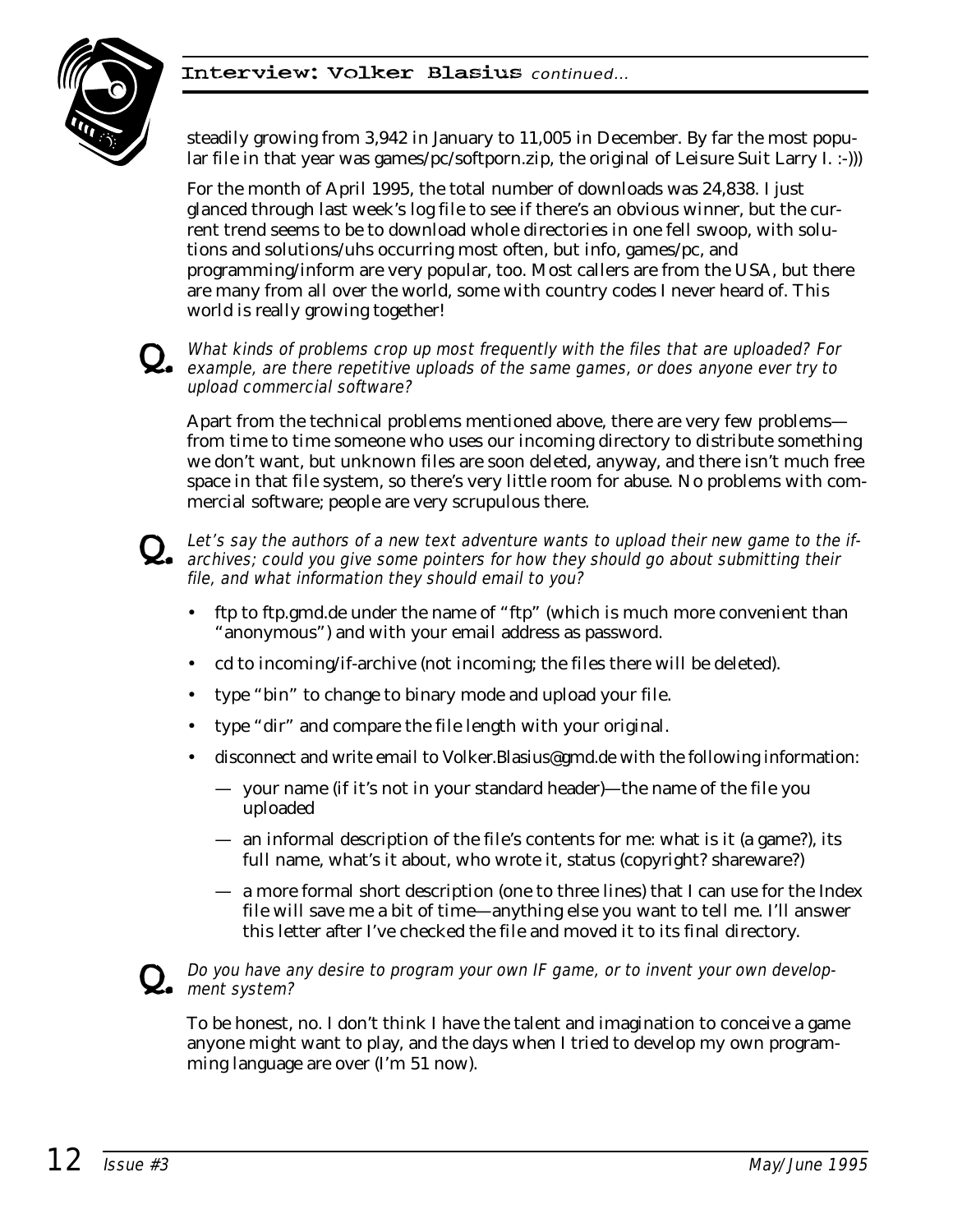

# $\mathbf Q_{\bullet}\,$  Do you play all of the games that get uploaded to you? What are your favorites?

No, due to lack of time. As part of my file checking process I play a few moves, wander around a bit and try to find the first puzzle and solve it to get an impression of the game, but then I usually stop and forget about it. Among the very few I really played are Unnkulia 1 and 2 by the Daves (Leary and Baggett), which I finished and liked (and registered!), Doug McDonald's World, which I liked even better but never quite finished, and Graham Nelson's Curses, which absolutely fascinated me, but when I had reached 120 points or so I was interrupted for several weeks and I never picked it up again. :-(

# What's the most difficult part about organizing the files on the IF archive?

Keeping a sensible and intuitive structure, or at least something that looks like that to me. From time to time, when a new category of files shows up or a directory turns out to contain files that should be separated, I rearrange the directory tree a bit, and this takes some careful thinking to arrive at a structure that makes sense and will probably survive for some time—frequent reorganizations will only confuse the users.

#### Q. Have you noticed any trends on the IF archive or the newsgroups over time?

I already mentioned the irregular pattern of contributions, which is quite understandable since most IF writers are members of the academic community who are kept busy with other stuff during terms and mainly have their vacations to work on their favorite projects. What astonishes me most is that the development systems are as popular as the games; I can understand that for a programmer writing a game seems to be as attractive an adventure as playing it, but I would have expected that the players (i.e. consumers) would vastly outnumber the writers.

# Q. As the keeper of the archives, you must have a unique perspective on changing inter-ests and the level of activity in usage of any one language development system.

The only thing I've noticed from my black hole of vanishing time is that public interest seems to be shifting from TADS to Inform. TADS is still the favorite of the professionals, but new writers seem to tend to Inform—maybe because it's freeware. I'm not sure, but I think people have very subjective views on the relative heights of thresholds to things they want, and the example of ALAN makes me suspect that just to have to ask for something that you will get for free is quite a threshold indeed.

(ALAN, the Adventure LANguage, is a text adventure development system that is given away for free, but you have to ask the authors for it; they want to keep track of its usage. I have the manuals and the interpreter in the archive and a note on how to get a copy of the compiler from the authors, and all the reports I heard about it were rather favorable—but I never heard of a game written with ALAN. There are some coding examples in the archive, but not one complete game, if I'm not mistaken.)

The success of AGT in the CompuServe GAMERS forum shows that non-programmers like to write IF, too, and that some of their results are really good—why should programmers be the only people with creative potential? Dave Malmberg has dropped the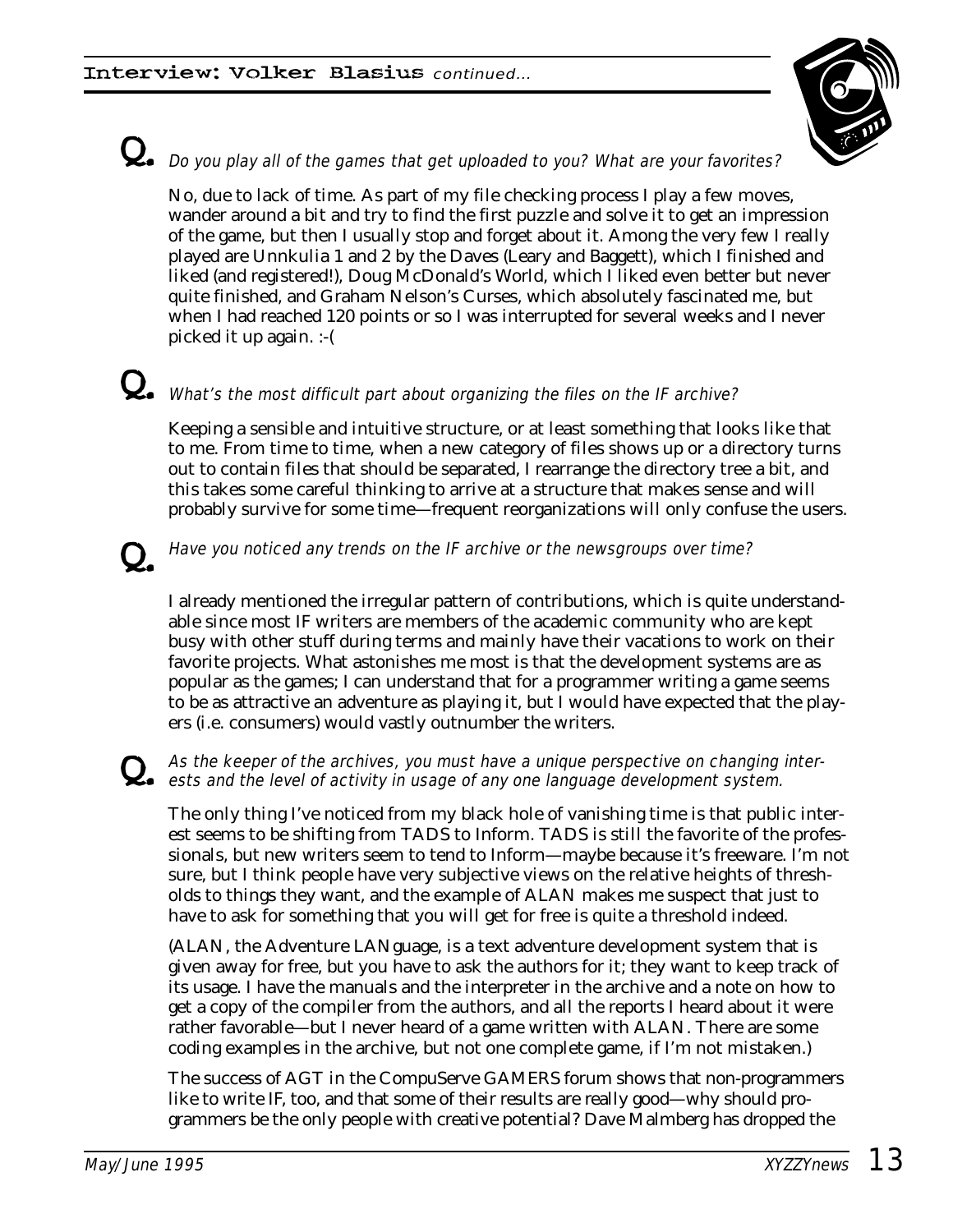#### Interview: Volker Blasius continued...



support of AGT, leaving a gap for people who are just plain afraid of modern programming languages like TADS or Inform, so maybe someone will invent a new programming system that doesn't look like a programming system and so doesn't scare writers off before they take a second look. After all, writers do use computers to compose their works, but they certainly wouldn't use them if they had to code a novel in C.

I don't think interest in IF will diminish; almost every day there is someone asking in comp.sys.ibm.pc.games.adventure, "What about text adventures? I think they are great, but are there new ones?" You can't make big money with text adventures any more, of course, that's why IF depends on a more or less free niche here in the Net, but the interest is there and the idealists are, so IF will continue to live.  $\bullet$ 

#### Top 50 files downloaded from GMD's IF-archive for the month of April, 1995

| Ranking | # of DL's  | Directory path and filename                                  | Ranking | # of DL's | Directory path and filename                          |
|---------|------------|--------------------------------------------------------------|---------|-----------|------------------------------------------------------|
| 1.      | 161        | if-archive/games/pc/softporn.zip                             | 25.     | 53        | if-archive/games/infocom/curses.z5                   |
| 2.      | 113        | if-archive/solutions/uhs/uhsdos.zip                          | 26.     | 52        | if-archive/unprocessed/crypt.txt                     |
| 3.      | 104        | if-archive/solutions/uhs/uhswin.zip                          | 27.     | $52\,$    | if-archive/solutions/uhs/kq7.uhs                     |
| 4.      | 100        | if-archive/infocom/compilers/inform/                         | 28.     | 51        | if-archive/unprocessed/mazedoom.txt                  |
|         |            | release_note.txt                                             | 29.     | 51        | if-archive/infocom/compilers/inform/                 |
| 5.      | 81         | if-archive/infocom/compilers/inform/                         |         |           | manuals/Technical.Manual.tex                         |
|         |            | library/grammar.h                                            | 30.     | 51        | if-archive/infocom/compilers/inform/                 |
| 6.      | 81         | if-archive/infocom/compilers/inform/                         |         |           | examples/advent.inf                                  |
|         |            | library/changes.txt                                          | 31.     | 51        | if-archive/games/pc/drive-in.zip                     |
| 7.      | 79         | if-archive/infocom/interpreters/zip/                         | 32.     | 50        | if-archive/rec.games.int-fiction/FAQ                 |
|         |            | zip203.zip                                                   | 33.     | 50        | if-archive/infocom/interpreters/zip/                 |
| 8.      | 78         | if-archive/solutions/Curses.solve                            |         |           | wzip11.zip                                           |
| 9.      | 76         | if-archive/infocom/compilers/inform/                         | 34.     | 49        | if-archive/unprocessed/riddles.txt                   |
|         |            | manuals/designers_manual.plain_text                          | 35.     | 48        | if-archive/infocom/hints/invisiclues/                |
| 10.     | 75         | if-archive/infocom/compilers/inform/                         |         |           | Bureaucracy.inv                                      |
|         |            | examples/balances.inf                                        | 36.     | 48        | if-archive/infocom/compilers/inform/                 |
| 11.     | 75         | if-archive/info/rec.arts.int-fiction.FAQ                     |         |           | examples/shell.inf                                   |
| 12.     | 74         | if-archive/solutions/hints.many                              | 37.     | 47        | if-archive/solutions/uhs/t7g.uhs                     |
| 13.     | 74         | if-archive/infocom/compilers/inform/<br>library/parser.h     | 38.     | $47\,$    | if-archive/infocom/hints/invisiclues/<br>Trinity.inv |
| 14.     | 72         | if-archive/infocom/compilers/inform/                         | 39.     | 47        | if-archive/infocom/hints/invisiclues/                |
|         |            | library/verblib.h                                            |         |           | AMFV.inv                                             |
| 15.     | 68         | if-archive/infocom/info/gameinfo.txt                         | 40.     | 47        | if-archive/games/infocom/busted.zip                  |
| 16.     | 66         | if-archive/programming/general-                              | 41.     | 46        | if-archive/scott-adams/scott.zip                     |
|         |            | discussion/Graves.2                                          | 42.     | 46        | if-archive/mapping-tools/mapper.zip                  |
| 17.     | 66         | if-archive/infocom/compilers/inform/<br>examples/toyshop.inf | 43.     | 46        | if-archive/infocom/interpreters/zip/<br>xzip130.tar  |
| 18.     | 66         | if-archive/info/adventure-game-history                       | 44.     | 46        | if-archive/infocom/compilers/inform/                 |
| 19.     | 65         | if-archive/solutions/non-                                    |         |           | source/Bugs.In.Inform.v1404.txt                      |
|         |            | IF/cheatlam.txt                                              | 45.     | 46        | if-archive/infocom/compilers/inform/                 |
| 20.     | 65         | if-archive/infocom/patches/                                  |         |           | examples/adventureland.inf                           |
|         |            | InfocomPatches1.1.txt                                        | 46.     | 46        | if-archive/info/if-bibliography.txt                  |
| 21.     | 64         | if-archive/info/TADS-vs-Inform.FAQ                           | 47.     | 46        | if-archive/games/pc/pcu10.zip                        |
| 22.     | 62         | if-archive/infocom/info/fact-sheet.txt                       | 48.     | 45        | if-archive/solutions/Curses.step                     |
| 23.     | 62         | if-archive/infocom/compilers/inform/                         | 49.     | 45        | if-archive/games/pc/hobbit.zip                       |
|         |            | executables/i54p386.zip                                      | 50.     | 44        | if-archive/unprocessed/artparts.txt                  |
| 24.     | ${\bf 59}$ | if-archive/magazines/XYZZYnews/<br>XYZZY2.TXT                |         |           |                                                      |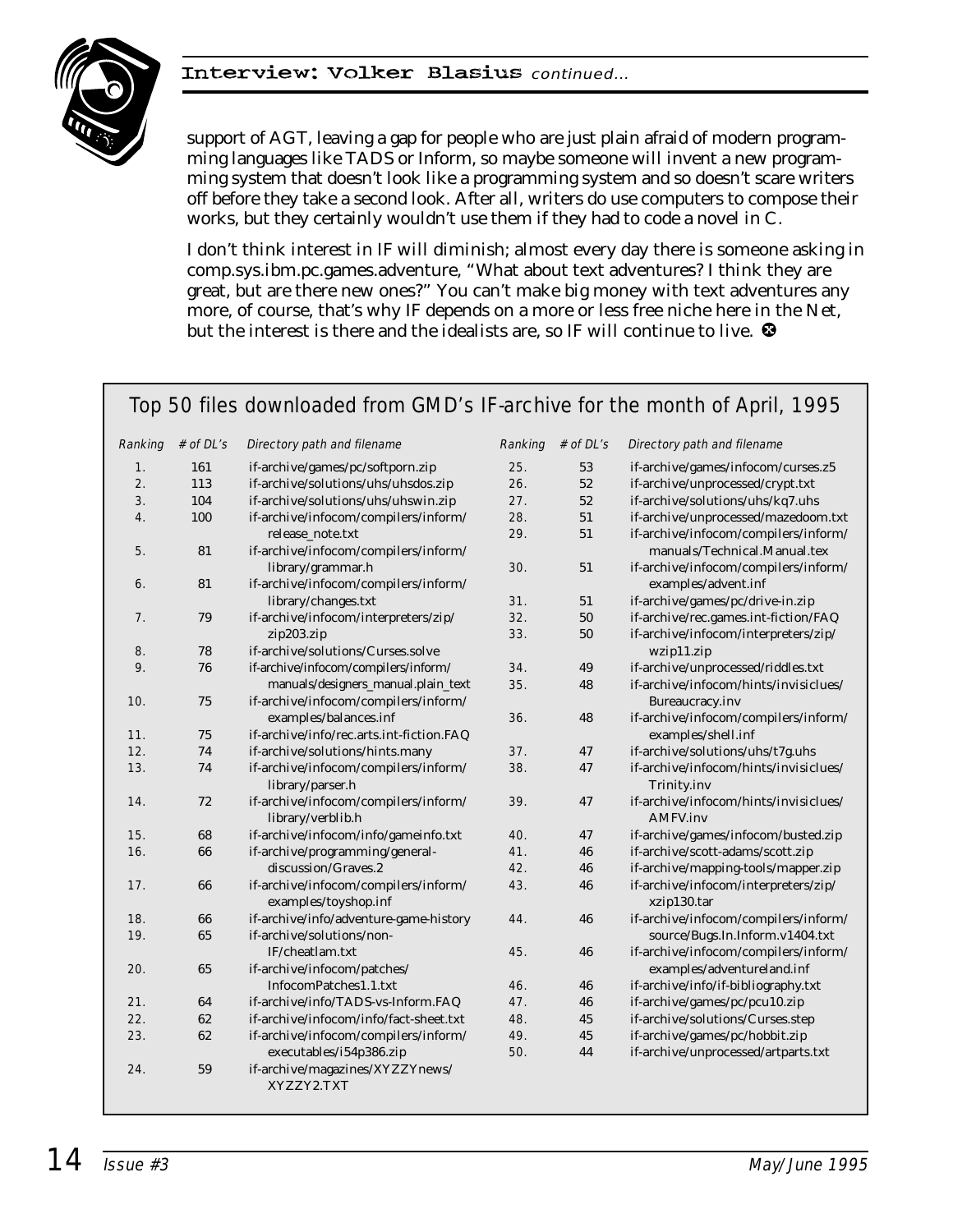# Character Gender in Interactive Fiction

by Doug Atkinson (datkinson@lisp.purdy.wayne.edu)

*Caveat lector: In this article I discuss many classic Infocom games, as well as several currently available shareware games. Though I try to avoid specific spoilers, I do refer to puzzles that may spoil some surprises.*

**Joe's Bar**

**An undistinguished bar, yet the social center of Upper Sandusky. The front door is almost lost amidst the hazy maze of neon that shrouds the grimy glass of the south wall. Doors marked "Ladies" and "Gents" lead, respectively, northeast and northwest. You feel an urge.**

**>NW**

**Gents' Room This filthy bathroom belies the existence of disinfectant. A single toilet and sink are the only fixtures. More breathable air can be found to the southeast.**

—Leather Goddesses of Phobos (Steve Meretzky)

#### I. Introduction

One of the more intriguing issues in interactive fiction design is that of character identity. In many of the classic IF games, the player character has no specific identity beyond being "the adventurer" or "the detective" or whatever. This allows a wide variety of players to put themselves into the shoes of the title character.

There are a few fundamentals of identity that every (human) character must have, though, and one of them is gender. How is this handled in IF?

```
What next?
>PUSH THE EYE
The dragon's eye glows red. A voice comes from a hidden speaker. It says:
"Please announce yourself. State your title -- such as Lord or Lady, Sir or
Dame, Mr. or Ms. -- and your first and last name."
>DAME AGATHA CHRISTIE
"Did you say your name is Dame Agatha Christie?"
>YES
                                           —Moonmist (Stu Galley and Jim Lawrence)
```
Other games take the attitude that anyone who turns up can play, as themselves, with whatever gender or attitudes (and in a dull enough game with no other characters, these don't even matter).

—Graham Nelson, "The Craft of the Adventure Game"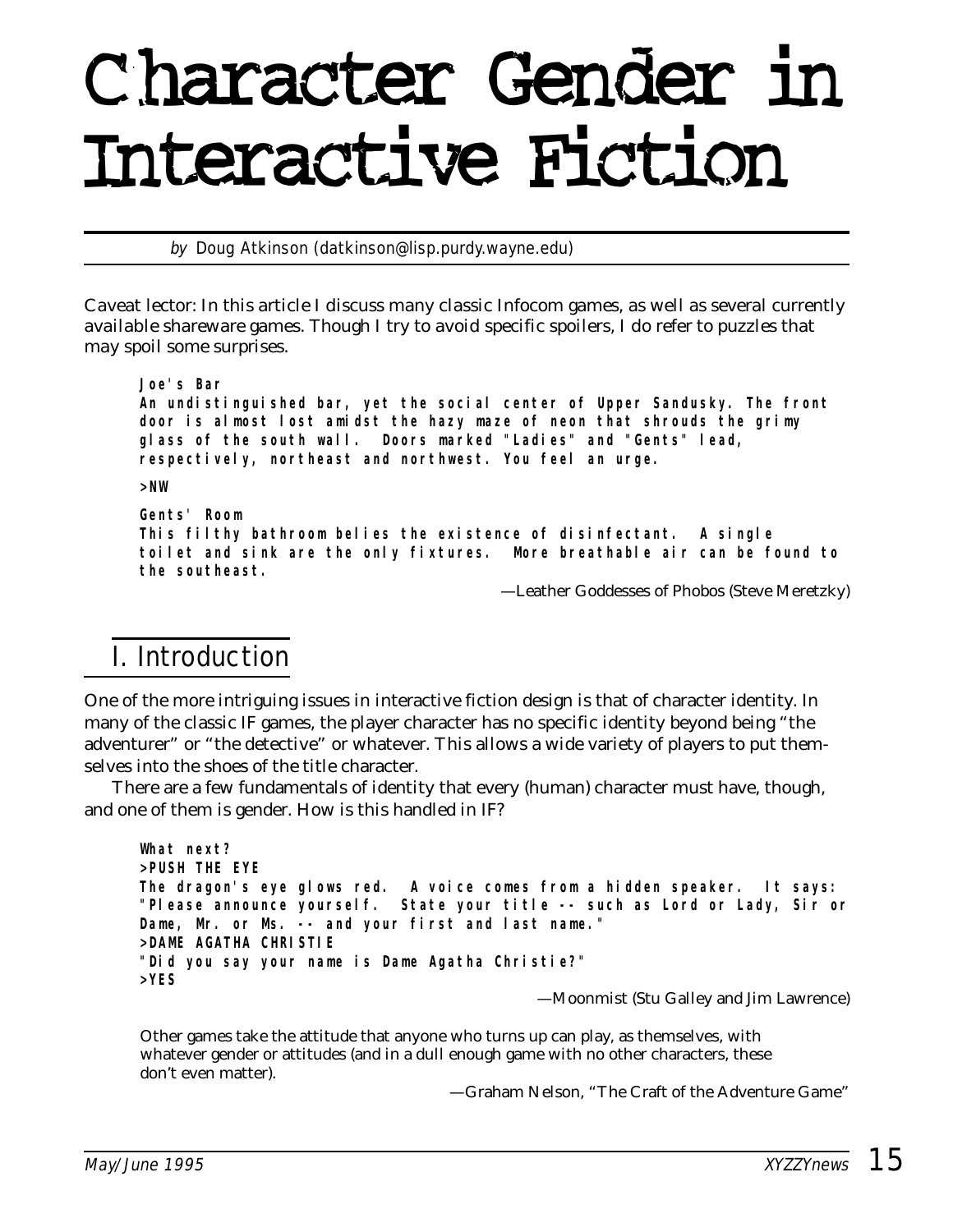# II. The Androgynous Hero

Roughly half of Infocom's 33 classic text adventures have a main character with no specified gender. These range from the Enchanter Trilogy to Suspended and Nord and Burt Couldn't Make Head or Tail of It. This generally works best in games where there is little social interaction between the character and the NPCs, or when the character's clothes don't have to be mentioned in detail. The player is free to imagine the main character as anything they want (and even to envision themselves as the hero).

Ten games have explicitly male main characters, with some being special cases. Four of these, Sherlock, Arthur, Shogun, and The Hitchhiker's Guide to the Galaxy, are adaptations of works of fiction with male main characters (one can't very well consider Dr. Watson's gender undecided, Rex Stout notwithstanding).

Sometimes it takes some reading between the lines to tell the character's gender. For example, there is only the faintest clue that the detective in Witness is male—there is a brief reference to flirting with the telephone operator. (Occam's Razor favors a male detective in any event—I don't know how many female police detectives there were in the 1930s, and it's a genre piece in a genre predominated by men.) The adventurer in the Zork trilogy is male, but you only find this out from the description of him in ENCHANTER—there's no evidence for it in the trilogy proper. (In fact, in ZORK III you wind up fighting someone who's your exact duplicate. The game accepts both "man" and "woman" as synonyms for this character!)

Two special cases are A Mind Forever Voyaging and the aforementioned Hitchhiker's Guide. In AMFV the main character (Parry Simm) is technically neuter, being an artificially intelligent computer, but he has a masculine persona in Simulation Mode. (This is one of the cases with a great deal of social interaction.) In HHGG, you start out playing Arthur Dent, but in the course of the game you become other characters, including the female Trillian for one scene.

The final game with male main characters is Border Zone, where all three characters you play are masculine. This is really the only one where the character is clearly male but didn't have to be; the businessman in part I could easily have been a woman, or just left vague.

Additionally, I have a suspicion that the main character in The Lurking Horror is male, although there's nothing about it in the game. Two reasons: 1) Technical schools are notorious for having male majorities, so the odds favor a male. 2) LH is a genre piece, much like The Witness or Plundered Hearts. Specifically, it's a Lovecraft genre piece, and Lovecraft never had any female protagonists. This doesn't mean that the character can't be female, of course, just that I have a harder time imagining it.

Suspended is an unusual and special case, because the main character never does anything, just orders around the robots. The robots are half male, half female, although since they're only robots this affects nothing except minor touches in their programming.

Five games allow you to choose your character's gender—Ballyhoo, Bureaucracy, Beyond Zork, Leather Goddesses, and Moonmist. (Some of the choosing sections are quoted as section headers.) These range from the elegant—in LGOP it's possible to not even notice that you're making a choice—to bluntly asking if you're male or female. Even in cases where the game just asks, it's frequently worked into the game (e.g., in Ballyhoo you punch a circle on your ticket).

The effects this has on the game range widely, although it has no real effect on the puzzles. In Bureaucracy the only effect is one thing the Hacker says to you ("Wait! Can I go out with your sister?" vs. "...with you?"); the effects in Beyond Zork are similarly small, mostly there so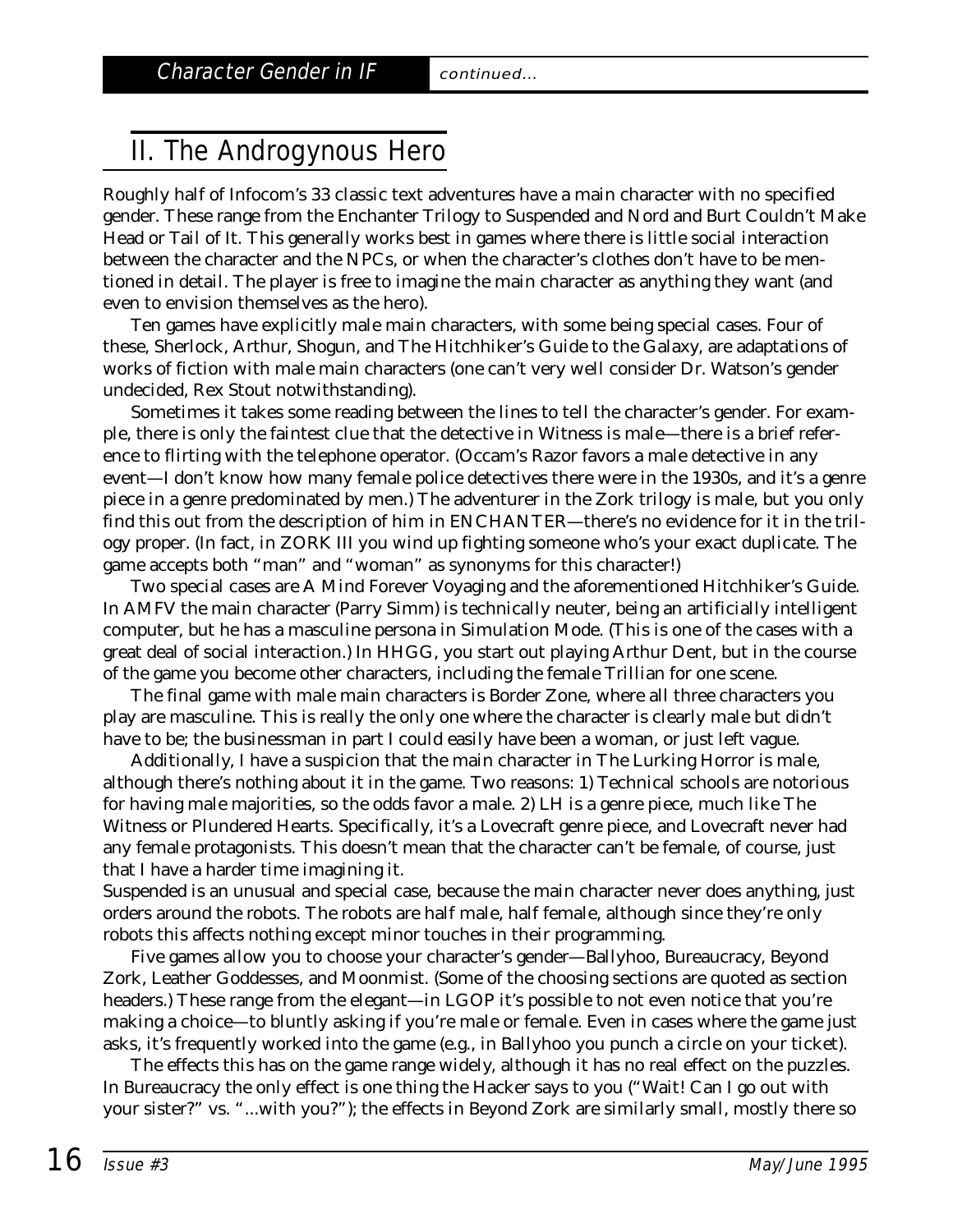the other characters can use pronouns in referring to you, although I recommend playing as a female and asking the shopkeeper about the Potion of Might.

In Leather Goddesses of Phobos, on the other hand, virtually all the characters' genders are based on yours. (A few don't, and this puts an interesting twist on one scene in the endgame. Hint: the game's title remains the same in both modes.) This is unsurprising, since the game is a sex farce, after all, and one couldn't expect the main character's gender to change while everything else remained the same.

Finally, one game, and only one, has a set female character. That game is PLUNDERED HEARTS, and I'll deal with it separately.

**"My lovely," Jamison says huskily. His eyes burn intently, their blue like the sea on a summer day. A shiver of warmth flows through you, and you tremble at his touch. The pirate's hands, warm and exciting, caress you, searing through the thin linen of your chemise. His lips near yours, his breath softly scented. "May I kiss you?"**

**>KISS JAMISON**

**You lean into his arms, face lifted. Tender is his kiss, soft his lips as his body presses hard against you. You drown in the tide of your passion, swept like the sea against the rocks of the shore.**

—Plundered Hearts (Amy Briggs)

**"Ur-grue?" asks the only woman Implementor. "Ur-grue," nods another.**

—Beyond Zork (Brian Moriarty)

# III. A Heart Forever Plundering

Plundered Hearts is an anomalous Infocom game in a number of ways. It's the only one published in the romance/adventure genre. It's also the only one where you play a female character (with no choice in the matter), and the only one written by a woman (although Hollywood Hijink does credit Liz Cyr-Jones with the original concept).

The choice of a female player character is unusual enough to be worthy of comment. It seems likely that this adventure was written to appeal to women (being grounded firmly in the romance novel genre, one whose readership is traditionally mostly female). Still, forcing one gender on the character is unusual for Infocom regardless of which one it is; the only ones that have blatantly male player characters and aren't adaptations are Border Zone and A Mind Forever Voyaging.

This is the result of the way this particular adventure is told; it places the emphasis on the "fiction" part of Interactive Fiction (as BZ and AMFV do, as well). Puzzle games like Zork and Infidel don't concern themselves with characterization, character interaction, and much plot; the character is just trying to get rich. Story games have a much higher ratio of prose to puzzles; in fact, once you've solved the problems in PH you can dash through the adventure very rapidly. They have much more personal interaction, and concern themselves more with characterization and storyline.

For this reason, having a specific character becomes much more important. The Zork adventurer really has no personality or motivations beyond greed. The detective in Deadline is just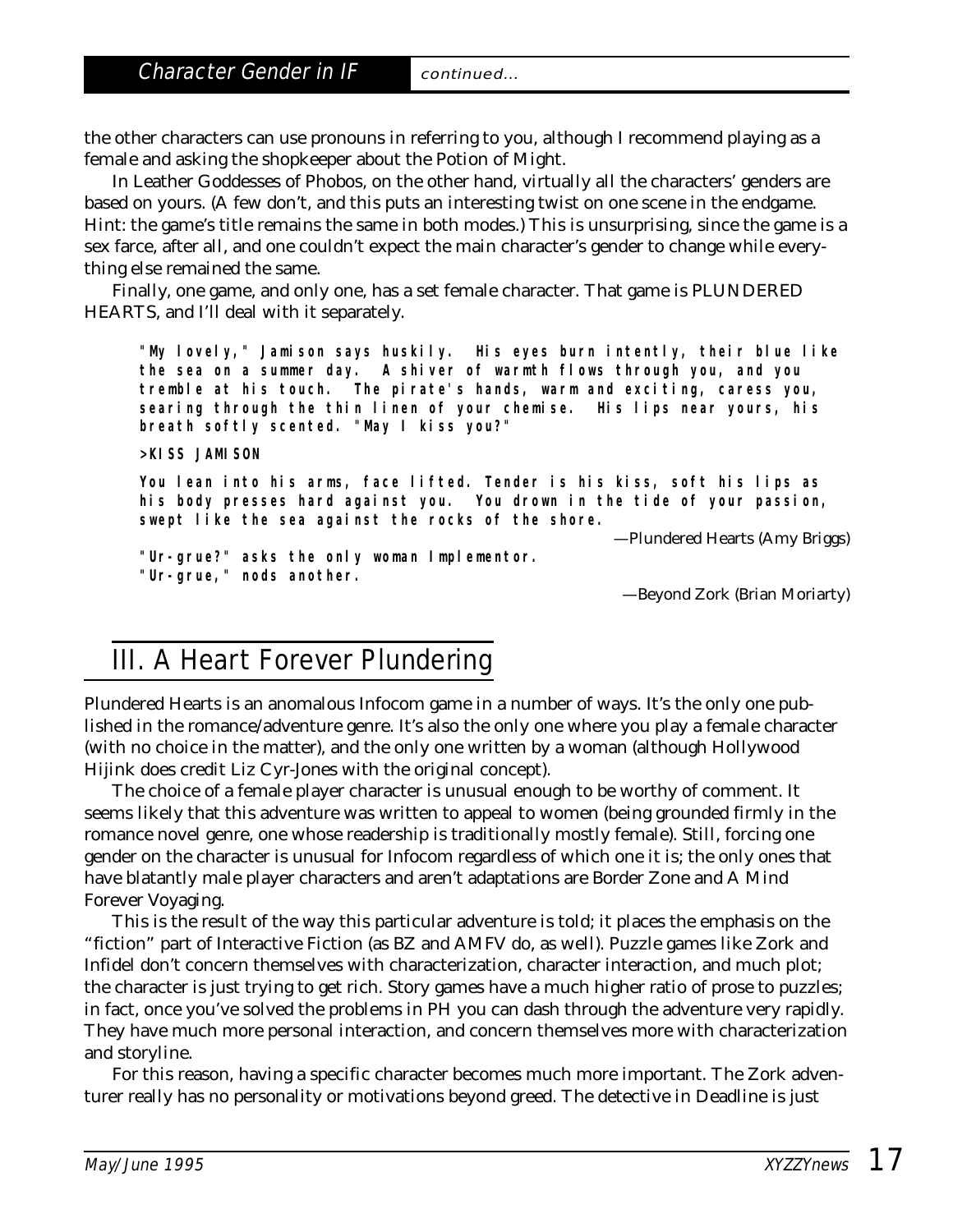doing his/her job. In a story where goals are more personal, however, the motivations can't be so generalized, and that means having a particular player character. Once you have a specific character as your hero, personal details begin to matter. We don't know anything about the life of the Zork adventurer before he appeared outside the White House; we don't know where he comes from, who his parents are, if he's married, or what his hobbies are (besides collecting treasure, that is). In a game where you're someone specific, and are expected to act in character, these details take on a much greater importance.

After these details are settled, character gender takes on a whole new significance, because the player's interactions with the NPCs will be strongly affected by this. It's significant that the two games with the most plot and fewest puzzles, PH and AMFV, are also the hardest to imagine with main characters of opposite genders. (In Border Zone it seems to have been a conscious decision on the programmer's part to use male characters; interestingly, the sample game transcript from BZ featured a female spy.)

These games feature a great deal of interaction, and how characters act towards each other will change somewhat if their sex does. In Zork, making the thief, troll, wizard, demon, etc. female would change nothing. In LGOP, characters can be interchangeably male or female because they're not very deep. Conversely, PH simply would not work with a male main character, female pirate, etc.: the motivations and character roles would go all askew. The constant threat of becoming LaFond's unwilling plaything would be much less credible. (That's also the result of its being a genre piece.) The same is less true of AMFV, but the interactions with Parry's family would be different if Parry were a woman.

The upshot of all this is that, the closer IF gets to being a story, the more clearly defined its main characters become. And character gender is not required for clear definition, but it helps considerably.

As for the other aspect of this game—the fact that the character is a woman—see the next section.

**Are you male or female? [The default is male.] >FEMALE**

**By what name will this character be called? [The default is "Buck Palace."]**

—Beyond Zork (Brian Moriarty)

#### IV. Character Roles and Player Roles

Overall, very few Infocom games require you to play a character of a specific gender. (I don't quite count the Zork Trilogy, since the clue about the Adventurer's gender comes in another game.) Why, of those that do, does only one have a female hero—and in a game aimed at females, at that?

It's worth disposing of the adaptation games, first. They can't really be faulted for using male heroes (and HHGG does let you play Trillian, however briefly). It could be argued that Infocom should have adapted from a source with a female hero at some point, but that's really a minor point—especially given how few adaptations they did, total.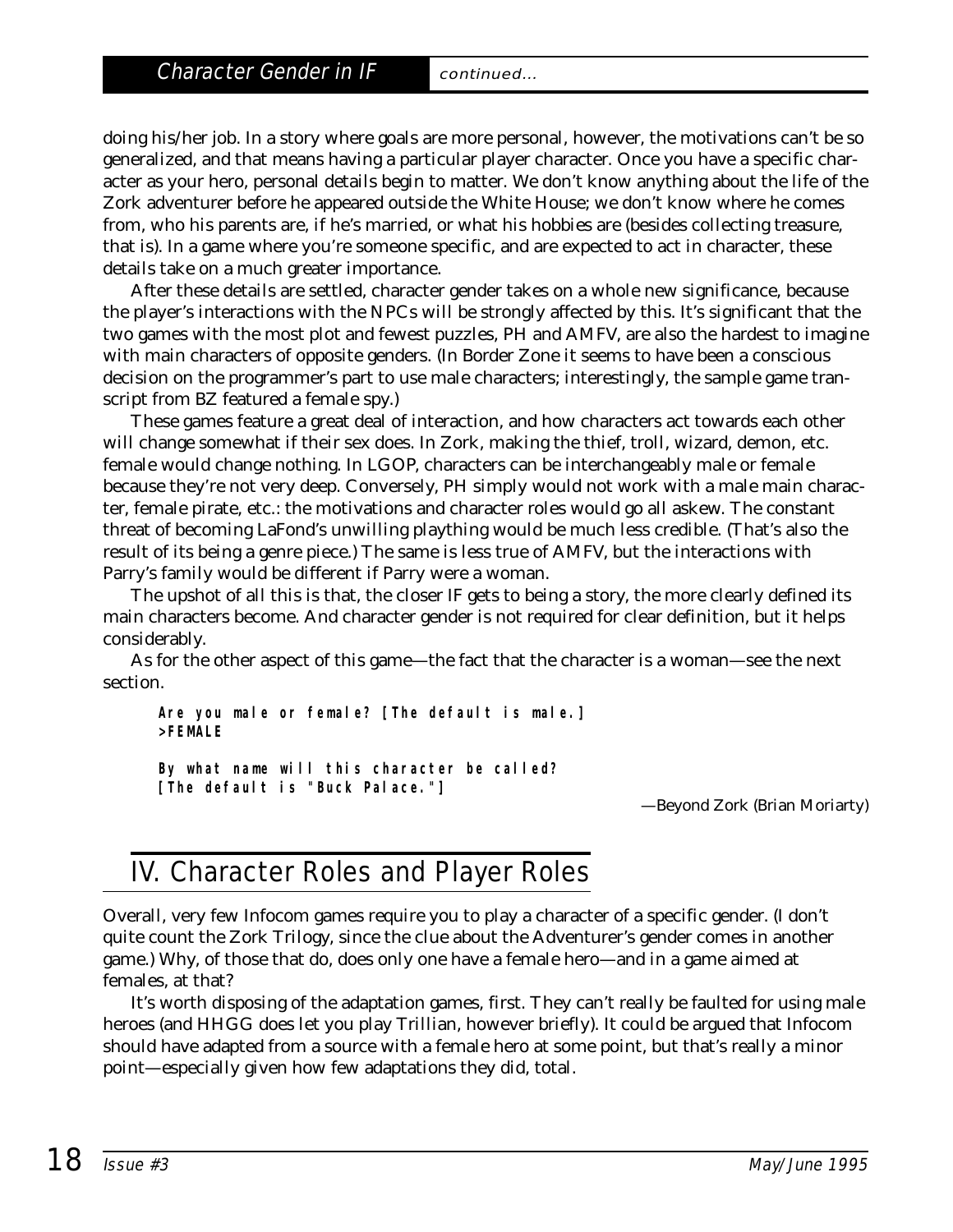And to put their approach in perspective, look at the games released under their name after Activision bought them out. Except for Journey, which features a team, every one of them has a male hero. In both Battletechs and Mines of Titan you lead a team, but the leader and hero is male; in Circuit's Edge, you play a man, but CE is another adaptation of fiction. Infocom cared much more about inclusiveness than Activision does, apparently.

Why the effort towards androgyny in the games' heroes? Adventure gamers like to use their imaginations; why not let them imagine themselves as someone totally different?

The header quote from Beyond Zork is telling, and says a lot about the assumptions made by the Implementors (or at least Brian Moriarty). It could mean one of two things; either the assumption is that IF players are more masculine than feminine and prefer playing men, or a default was needed (the same way one's given for name) and "male" was chosen at random.

While not meaning to attack Infocom or Moriarty, I think some of the former was at work both in Beyond Zork and Infocom's approach to design. (Whenever I discuss Infocom, remember that I consider them to be one of the better companies in this respect; but they weren't perfect.) There are two assumptions there; the assumption that male IF players outnumber women, and the assumption that, if they must choose, they prefer playing men.

The first assumption we can dispense with quickly. That women do play IF there can be no doubt; this article was inspired by Eileen's editorial in *XYZZYnews* #2 on the very subject. My mother and sister have both played Infocom games, and I have a female friend who's as devoted to Infocom as I am. However, there is a tacit assumption that men are more interested in computers, and computer games, then women are. This is partially a self-fulfilling prophecy, since the companies using this assumption will then produce games that are aimed at men. (Classic example: pinball. Women play pinball, too, but look at the number of pinball games with scantily-clad women on the cases. Even if this doesn't actively drive women away, it doesn't do a lot to encourage most of them to play.)

In any event, even if there is a male majority (and IF seems to hold more interest for women than, say, fighting games), it should be obvious that alienating women cuts out slightly more than 50% of the potential buying audience. Since IF hasn't been the dominating force in software for some time, it becomes doubly important to consider the audience. (Or, rather, it would if there were *any* real IF being produced commercially right now—role-playing simulations and GUI-heavy CD-ROMs seem to have killed it as a commercial concern, leaving it in the realm of shareware alone.)

What about the second assumption? Do more players prefer playing men, or does no one really care?

It's difficult to generalize, but I have a suspicion that (some) males have more difficulty playing female characters than vice versa. It seems to go back to childhood; girls are allowed to take an interest in "masculine" things, but boys who try the equivalent are scorned. ("Tomboy" isn't a particularly pejorative term, compared to "sissy".) Whether this is the result of an assumption that masculinity is the state to aspire to, or a double standard in which males get shafted, I won't attempt to judge, but it does seem to be true.

Combined, these factors probably explain why Infocom's only female-character-only game was one that was written by a woman and aimed especially at women. They preferred not to force players to take on specific roles, but in the few cases they did the male role won out over the female.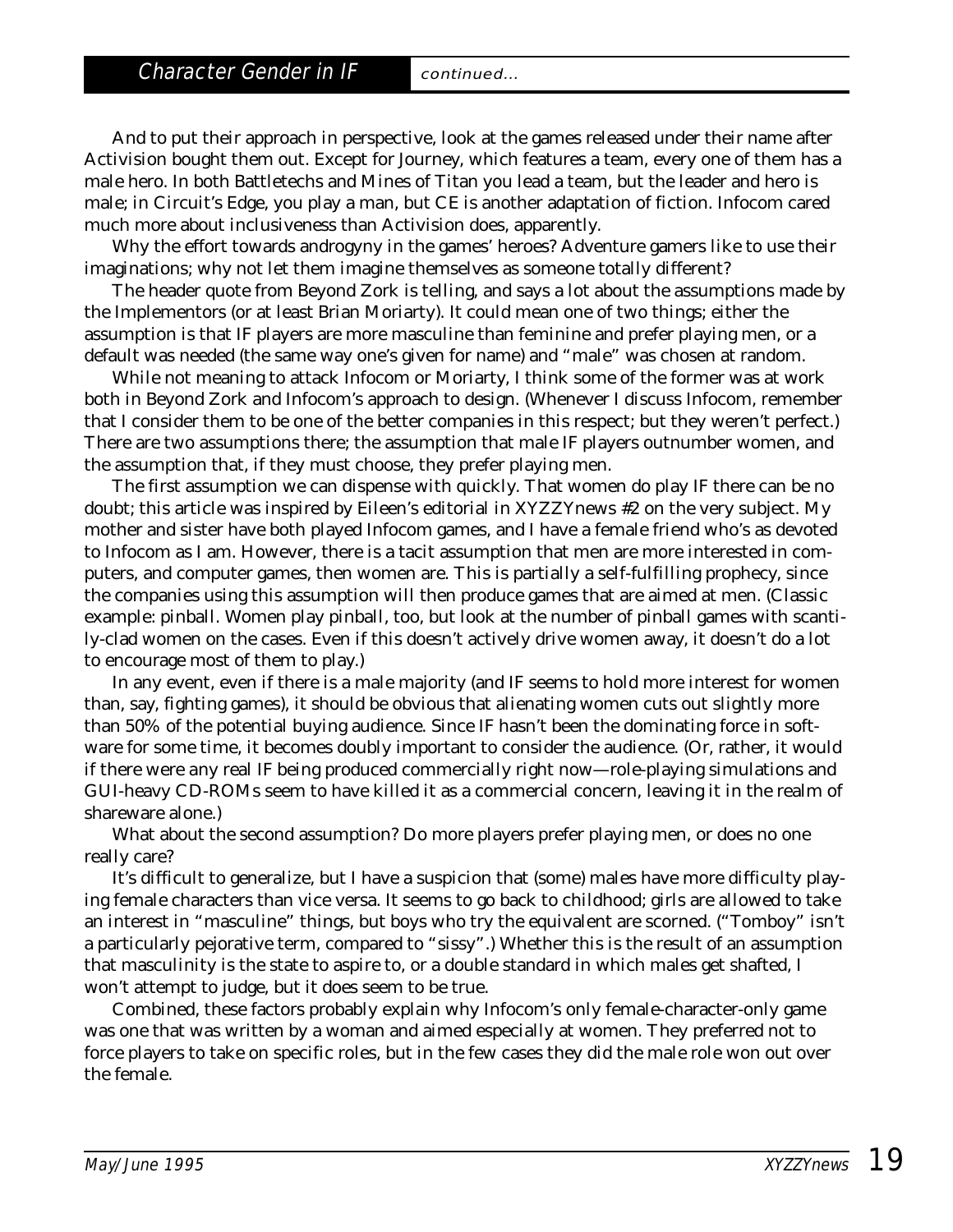#### V. The Shareware Revolution

That's how Infocom handled gender in its games. A decade later, the IF banner is mostly carried by independent programmers writing games for distribution via FTP. How do these neo-Implementors handle the issue? (And bear in mind that they don't have to worry about the audience quite as much, since they probably don't depend on sales of the game for their livelihoods.) I'll consider only the major and noteworthy shareware games, since there are so many out there.

Overall, fewer games take the genderless option these days. Most of the Unnkulian series does, as far as I can tell, as does John's Fire Witch. Graham Nelson's Curses also takes this tack; this makes his quote at the head of section II somewhat ironic, since Curses is by no means dull and has plenty of other characters. However, you aren't interacting with them in a social or romantic way (try kissing Aunt Jemima sometime, however) so it's not an issue.

Save Princeton and Busted, both college games, feature characters who are implicitly male but not quite explicitly so. (In Save Princeton, your roommates are male, so you probably are as well.) Busted (well, the parts I've seen so far) leaves a strong impression of a male main character without actually saying it. The note you find (presumably addressed to you) has a man's name on it, and your girlfriend shows up on the fifth turn, not that that proves anything in itself.)

In The Legend Lives!, you also play a male character; although I haven't played it myself (hardware incompatibilities), I gather that it's a plot-heavy game.

Veritas and CosmoServe take the choice option. Both do so by asking you straight out, but CosmoServe works it into the game (you're asked so you can be provided a gendered body in virtual reality) while Veritas just asks straight out. (Veritas also gives the impression of having been coded first for a male character, with the female bits added later; a description of something belonging to your roommate—who's always your own gender—refers to the roommate as "he" in both modes. On the other hand, in female mode you can have sex during the game, though it's about the least thrilling sex scene in all of IF.)

CosmoServe deserves special attention, because it has one slightly unusual feature; it's the only IF game I know of that lets you determine your own sexual orientation. It makes about as much difference as gender usually does—it affects one piece of dialogue and the gender of one set of minor NPCs—but it's an interesting touch. Incidentally, CosmoServe is written by the only woman I know of who's currently writing shareware IF, Judith Pintar.

As I mentioned above, programmers of shareware don't have the same worries about their market that commercial programmers do. The FTP distribution system means that 1) anyone in the world with Internet access can get a copy, and 2) getting a copy isn't a major financial decision; apart from the download time, you have ample opportunity to

experiment before you shell out any money. Therefore, shareware authors don't seem to let the prospect of driving away potential customers worry them as much as do commercial programmers, leaving them freer to write games with specific main characters.

In some ways you'd think this might encourage software with more female characters, and indeed this might happen if there were more female programmers. It would be interesting to see more programmers give this some thought; if nothing else, it would broaden the range of potential stories.

Part II of this article will examine NPC genders in IF. As a preview, ask yourself: Are there \*any\* female NPCs in the original Zork trilogy?

*This is the first of a two-part article.*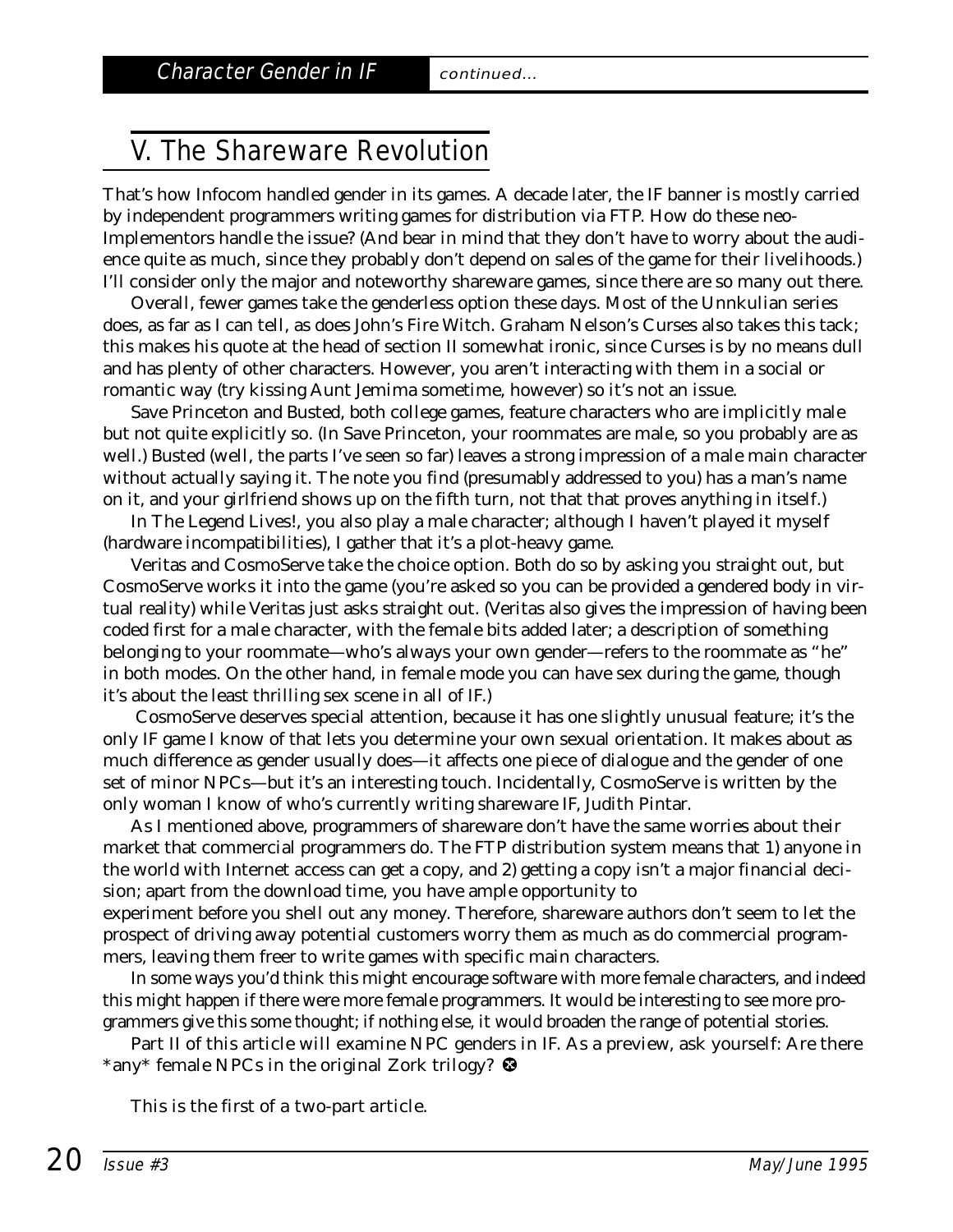# Klaustrophobia

Parser: AGT Author: Carol Hovick Availability: ftp.gmd.de:/if-archive/games/pc/ directory (klaus.zip); CompuServe Supports: AGT ports

A winner in the 1994 AGT programming contest, the three-part epic "Klaustrophobia" chronicles your exploits as you leave on a twoweek vacation from ICON Inc., your place of employment. Although strongly influenced by Infocom's "Bureaucracy," both in its humor as well as its events and puzzles, "Klaustrophobia" remains a very original, very challenging, and at times extraordinarily frustrating adventure.

This is also one enormous game. It's so large, in fact, that it's been divided into three separate segments, apparently due to restrictions in AGT. When you reach the end of one section you can save your status and go on to the next portion, but you can't start from Parts 2 or 3 until you've solved the sections prior to them. The menuing system for this behaves rather strangely, though. Selecting to play the whole game at once, then typing "QUIT" in one section, will move you to the next rather than exiting the game entirely.

Unfortunately, the game also serves as a perfect guide to the restrictions of the AGT system. IF fans familiar with the AGT parser know that it's unpleasantly quirky under the best of circumstances and can be absolutely infuriating in others. "Guess-the-Verb" games are not uncommon.

To be fair, though, the author seems to have realized the restraints of her development system, and in most cases has made a serious effort to deal with them, or has at least attempted to cover them up. "Klaustrophobia" really pushes the limits of AGT, and the tremendous effort that went into it shows. The writing is also extremely well-done, with references to "Bureaucracy," "Hitchhiker's Guide," and the novels of Douglas Adam.

Like the author, you're a female by default in "Klaustrophobia," but you can elect to change and become a male at any point in the game (with humorous results in a few special circumstances). Your character's sex has almost no impact on the game's story or puzzles, though.

Part 1 of the game starts you off on your trip to Hollywood, where you've been selected to appear on a game show. As might be expected,

though, absolutely nothing goes right. From the game's inception, you'll be barraged with every annoying situation possible, from constantly having your flight rebooked, to being given the runaround when trying to pay bills, to never being able to find a pen when you really need one.

Compounding your problems is your evil cat Klaus, who, if not kept happy, will ruin your trip by shredding all your important mail and using your new Wafer-Stomper boots as his litterbox. Taking care of Klaus and running a million last-minute errands makes the first scenario an exercise in effective time-management.

A more difficult task is the unrealistic amount of foresight a player is sometimes required to have. It's quite likely that you'll overlook something early in the game and not realize it until later, when your progress grinds to a halt and there's no way to backtrack aside from restoring. In this respect, "Klaustrophobia" encounters the same problems inherent in "Bureaucracy," although the puzzles' solutions are far less obscure.

For the benefit of maze-haters, I should also mention that there are quite a few sprinkled throughout the game. Almost all of them are relatively straightforward, though, requiring only one or two moves in a single direction to get through.

Once you've *finally* managed to reach your destination, you'll enter Part 2 of the game, which moves you from TV gameshow to TV gameshow in much the same manner as Part 1 did with airports and planes. Eventually, you'll win a free trip to Mexico for the grand prize, thus moving the game into its third and final phase. The ending tells us that a sequel is planned.

Registering "Klaustrophobia" provides the player with numerous resources to draw upon, the most helpful being a set of pop-hints, similar to Infocom's InvisiClues. If you're anything short of an expert player, you'll probably need them, because this game is hard with a capital H. The difficulty stems equally from the puzzles— most of which are very good (I loved the MacGuyver bit!)—and the AGT parser's limitations.

Intelligent, hilarious, and occasionally so true-to-life that it's scary, "Klaustrophobia" deserves a place in every I-F hobbyist's library. Until someone decides to port the game to Inform or TADS, though, it's likely to remain every bit as aggravating as the situations it makes fun of. But when one looks at the game itself, apart from the system it was developed on, "Klaustrophobia" is excellent.

*—C.E. Forman*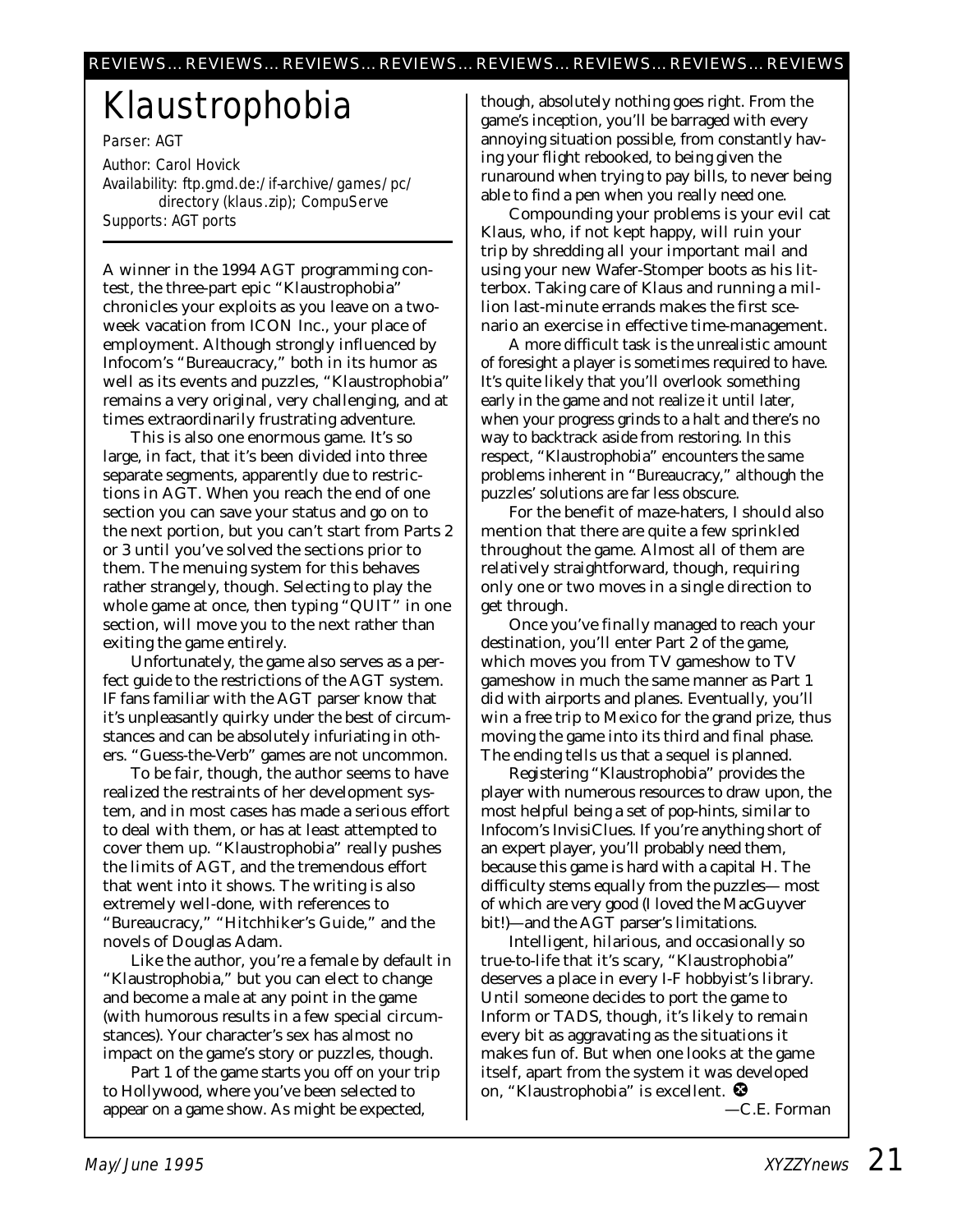# The Gorreven Papers

Author: Derek Jones (dtj@rincon.primenet.com) Availability: ftp.gmd.de/games/archetype Requires: Archetype development system, available via anonymous FTP from ftp.gmd.de (runs on PCs only)

The Cold War may be over, but you can relive the intrigue of being a spy imprisoned behind enemy lines in "The Gorreven Papers." This game could be described as a "snack-sized adventure, " to use John Baker's term, since it only contains about 30 locations. But I was really captivated (no pun intended) by this game's danger-at-every-turn setting, the author's eloquent writing, and the good interaction with the game's NPCs.

In The Gorreven Papers, you play a spy with a straightforward mission: outsmart your captors, obtain the top-secret documents that give the game its name, and make a safe escape.

The game is a great choice for beginning players, because of its short length and the hints available during play. If you ask for a hint at any point during play, you'll receive a clue that's relevant to the area of the game you're in or the puzzle at hand, which is very smart.

If you make a wrong move during the game, you're instantly made aware that you've blown it, and you may be given a hint for what you should've done instead. So even though there are several "instant death" situations, you're unlikely to make the same mistake twice.

The text descriptions for each room and event during the game were richly detailed and always fun to read. My only gripe about the writing was the sparseness of the endgame. Why was there so much description earlier but such a brief ending?

Interestingly, the game's author devised the game's entire parser and development system, called Archetype. The Gorreven Papers is one of several games included when you download Archetype from GMD. The game's parser is welldeveloped and could understand complex sentences. The parser's responses weren't always as sophisticated as those I've come to expect from TADS or Inform games. The game's vocabulary, too, is rather limited; you can prompt the game to tell you the verbs it understands, and there were not very many that it did. Additionally, there were many verbs I expected the parser to recognize that it didn't, like SHOOT (since you

use a gun during the game). Also, the game didn't seem to recognize the concept of "me" at all, as in EXAMINE ME. This I found very interesting, since The Gorreven Papers is written from the first-person perspective ("I'm standing by the north fence"), instead of the second-person perspective common to so many other text adventures ("You are standing in front of a white house."). I found the change of perspective very interesting; since it was so novel I can't really say yet if I really prefer it.

One operational difficulty I encountered was that I couldn't figure out how to restore saved gamefiles. I know that this *is* possible since Archetype did allow me to use the SAVE command, and did in fact create files with those names when I asked to save them. But I simply found myself unable to open or restore any of my saved games, either from the command line or from within The Gorreven Papers. As a result, I wound up having to play the game all the way through in one session in order to win. This wound up being OK since, as I mentioned, The Gorreven Papers is a relatively short game. Of course, I was frustrated when I walked into a deadly situation and made the wrong move, since I'd have to start all over again, but it I think it made me play with more concentration. But some clearer user documentation that clearly explicates how to restore saved game files would be a real bonus to all potential players.

There are a fair number of red herrings planted throughout the games. This made the puzzles not as easy to solve as they seemed at first glance. But hey, you're a spy trying to escape from enemy hands; it's not supposed to be a piece of cake! It was also difficult at first to determine which found objects you might need later in the game, but this is a common gripe in all text adventures that limit the amount you can carry at one time in your inventory.

It would be great to see a TADS or Inform port of The Gorreven Papers, since Archetype is only designed to run on PCs so far. Although I'm incredibly impressed with the author's ability to program his own development system, I don't think it poses a challenge TADS or Inform as the programming language of choice for new game developers.

The Gorreven Papers displays richly developed text descriptions and some clever but not difficult puzzles; it would be a treat to see more games from Derek Jones, no matter which development system was used.  $\bullet$ 

*— Greg Soultanis*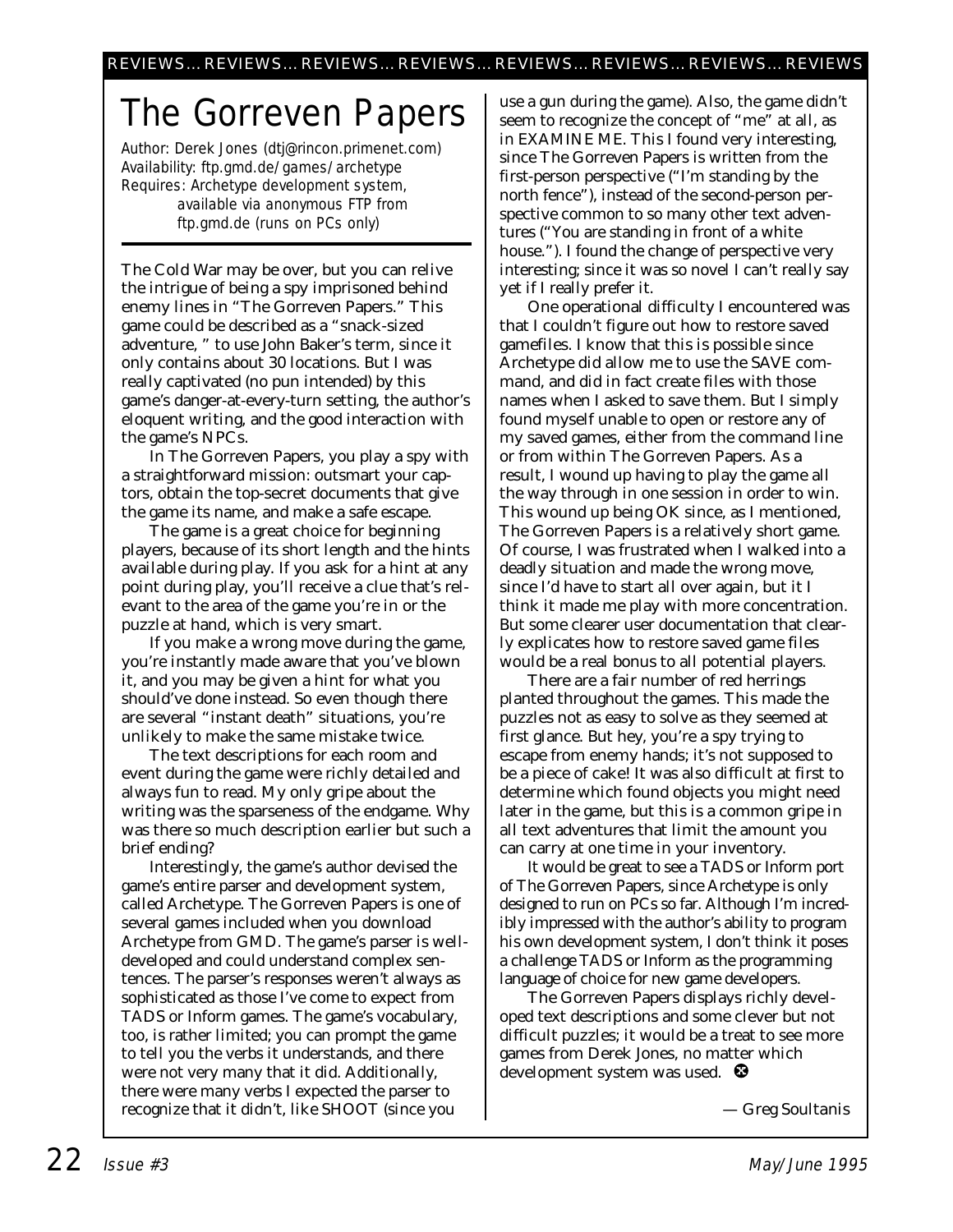# Book Reviews



#### Entertainment in the Cyber Zone: Exploring the Interactive Universe of Multimedia

by Chris McGowan and Jim McCullaugh Random House Electronic Publishing, 1995. \$19. 390 pages, includes glossary and discography. ISBN: 0-679-75804-6.

"You are standing at the end of a road before a small brick building. Around you is a forest. A path leads away from the building to Day of the Tentacle, Ultima, Lands of Lore, Dark Seed and King's Quest."

The first two sentences are from William Crowther's Adventure, the first text adventure, while the last line might describe the trajectory of a new book called *Entertainment in the Cyber Zone: Exploring the Interactive Universe of Multimedia.*

Here, for the first time, is the history of PCs, text adventures, RPG games, video games, interactive narrative, CD-ROM and multimedia, all in one volume. There have been other books published recently that touch on one or more of these topics (such as Understanding Hypermedia, The Cyberspace Lexicon, and The Magic of Interactive Entertainment). But Cyber Zone ties it all together in one impressively comprehensive volume, with a staggering number of interviews with gaming and multimedia gurus.

This is not an overly technical book, and it does not include an accompanying CD or tips for programmers. But it should be of interest to both consumers and developers, as it has hundreds of CD-ROM reviews (of all types), many great anecdotes, and extensive quotes from people like Rand and Robyn Miller (Myst), Graeme Devine and Rob Landeros (The 7th Guest), Roberta Williams (Sierra Online), Joel Berez (Activision), Michelle Em (Return to Zork), Pepe Moreno (Hell Cab), Vince Lee (Rebel Assault), and Drew Huffman (Iron Helix), plus

music-film-book celebrities such as James Cameron (the *Terminator* movies), Terry Gilliam (*The Fisher King, Brazil*), Ray Manzarek (the Doors), Bruce Sterling (cyberpunk leader), Arthur C. Clarke (*2001*) and Todd Rundgren. An especially entertaining part of the book is that many developers reveal their favorite CD-ROMs!

The book is well-organized, and each chapter delves into the history of a particular genre. "Action Games" takes us on a journey from Spacewar and Pong to Sonic and Rebel Assault, while "The Movie-Game Continuum" moves from interactive theater and fiction to landmark CD-ROMs such as Spaceship Warlock and Myst.

The "Mind Games" chapter is especially noteworthy, as it has a long section on the history of text adventures and RPGs. It begins with Crowther's Adventure, jumps to Donald Woods (who expanded the game, which then became known as the Crowther and Woods Adventure or The Original Adventure), travels to Infocom's Zork and Sierra's Mystery House, and leaps from computer floppy-disk quests to today's adventure CD-ROMs such as Return to Zork.

The book doesn't have exhaustive coverage of every game category, but it highlights many of the best and covers many different multimedia categories, including "The Movie-Game Continuum," "Electronic Books," "Multimedia for Children," "Expanded Movies," and "Music and Multimedia." It obviously can't include everything in any one area, but it gives a fascinating overview that sheds light on many hitherto invisible connections between people, companies, and technology.

My favorite sections were the interviews with developers, the various "historical" passages, and the "Cyber Jargon" glossary. The Cyber Zone is an enlightening look at where multimedia came from, what it means, and where it may be going.

> *—Green Pagan GreenPagan@aol.com*